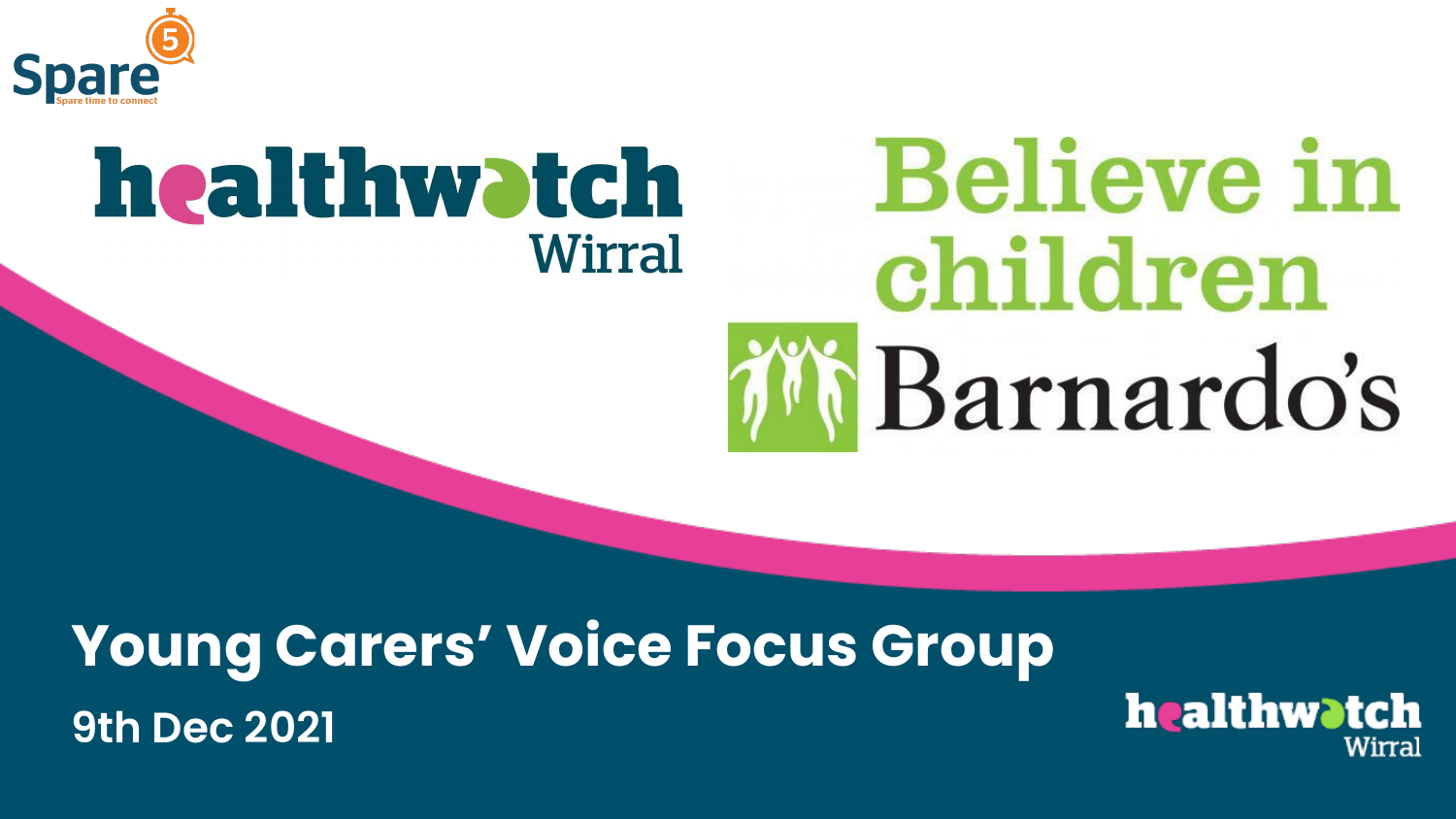# **Background – previous meeting**

Healthwatch Wirral first met with a group of young carers from Barnardo's Action With Young Carers Wirral in February 2021 as part of our commitment to hearing from a range of voices about their experiences of health and social care.

The report from the February meeting is available at: https://healthwatchwirral.co.uk/wp[content/uploads/2021/04/Healthwatch-Wirral-](https://healthwatchwirral.co.uk/wp-content/uploads/2021/04/Healthwatch-Wirral-Young-Carers-Voice-Focus-Group-FINAL.pdf)Young-Carers-Voice-Focus-Group-FINAL.pdf

The young carers expressed an interest in continuing to work with Healthwatch Wirral: we organised a second meeting to discuss their experiences throughout 2021 and find out their priorities in terms of health and social care.



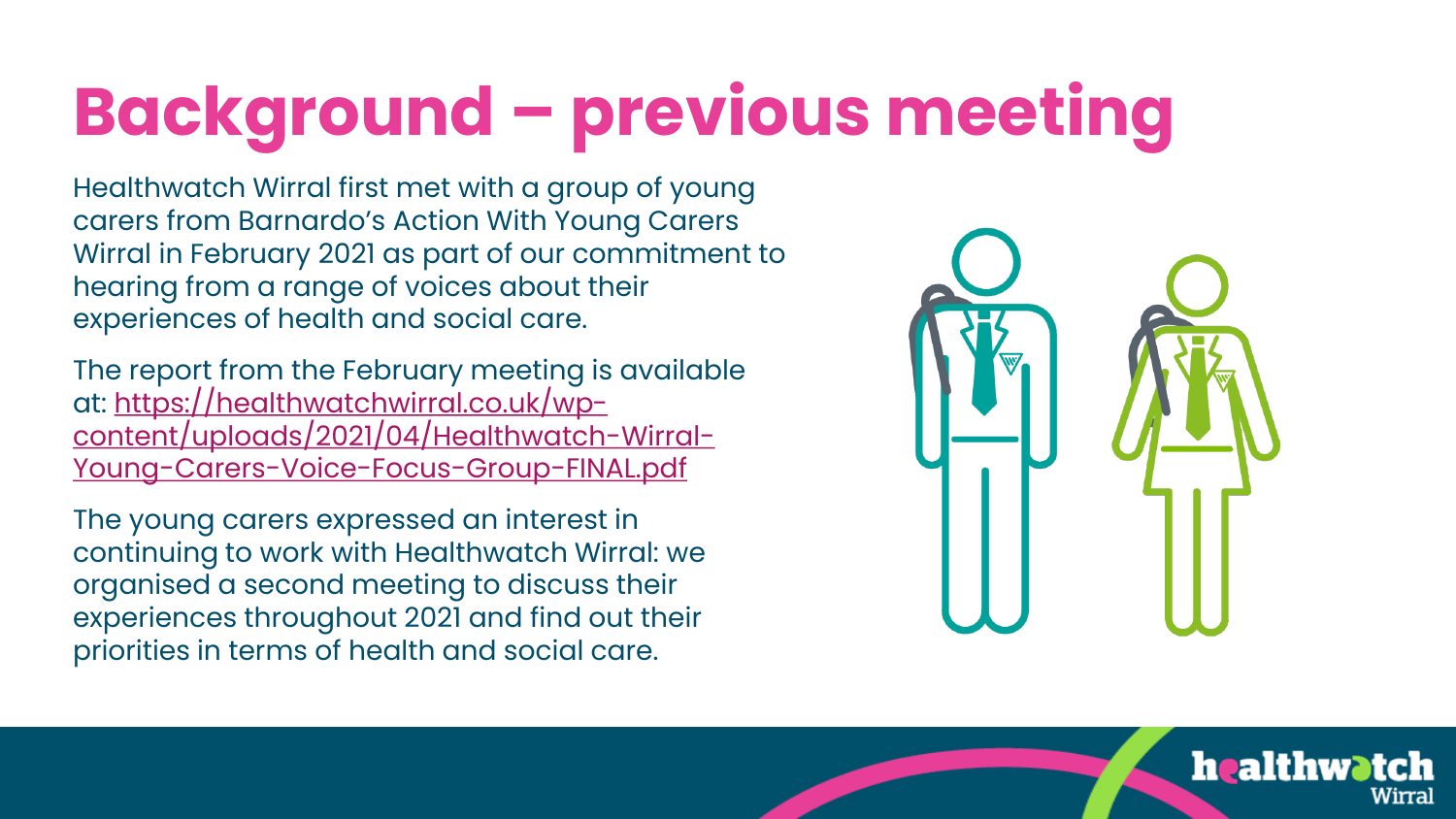## **Who attended the group?**

Jenny and Adam from Healthwatch Wirral facilitated the session, with support from Jackie from Barnardo's.

The young carers ranged in age from 11-13 and were all caring for a parent. Some had also previously cared for a grandparent.



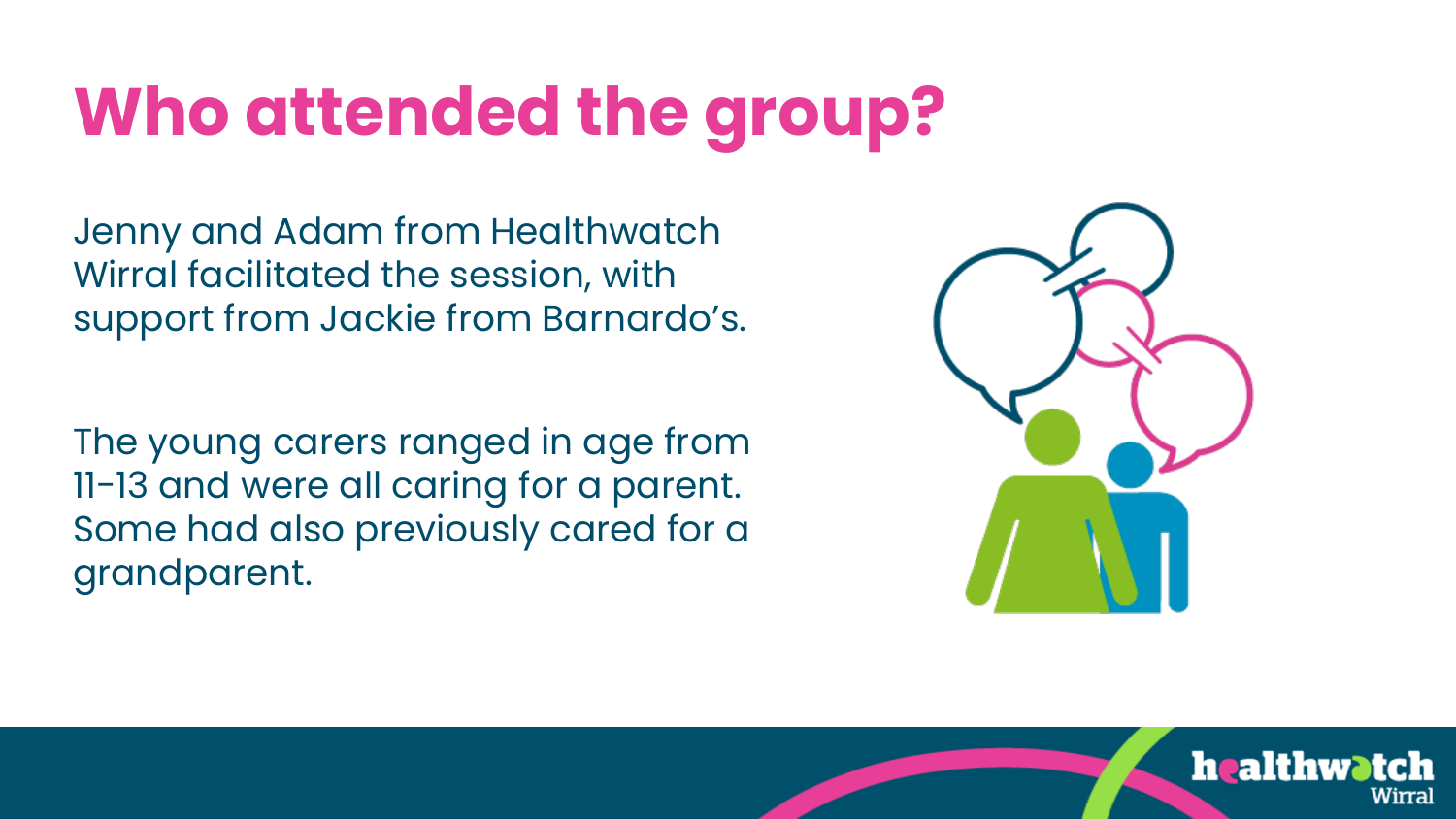### **What does Healthwatch Wirral do?**

In a survey of young carers before the meeting, half of respondents had heard of Healthwatch Wirral (an improvement on our last survey when none of the young carers had!)

One young carer who had attended the February session was able to explain our function to the rest of the group:



**"Don't you want to know what's going on and how we think – our perspective? So not only just data, but how people agree with that."**



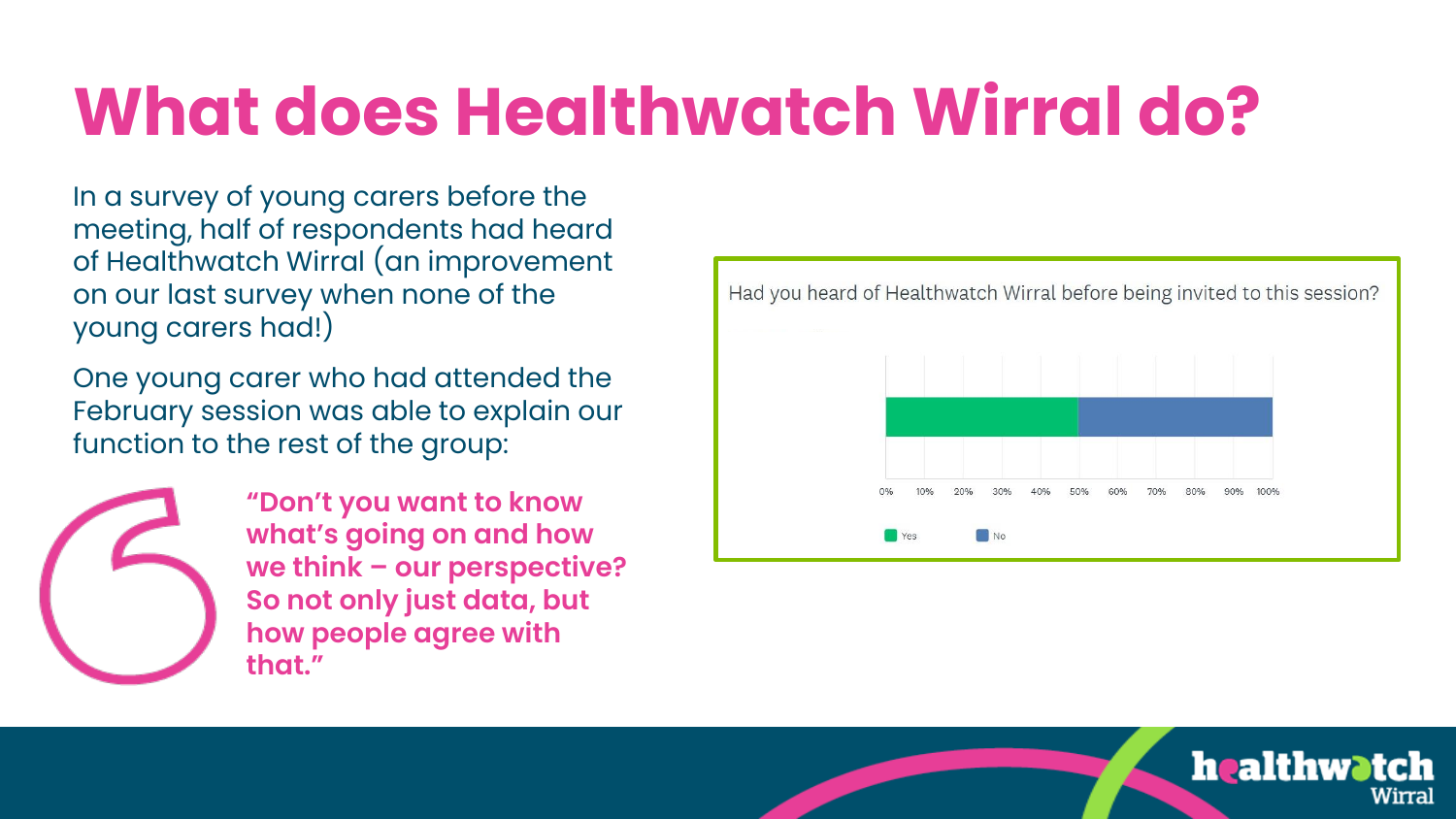## **Speaking to health and social care professionals**

Young carers who answered the survey felt very mixed about speaking to health and care professionals. It is encouraging that more young carers rated themselves as confident or quite confident than as not very confident, but "mixed" was the most common answer, so Healthwatch Wirral wanted to use this session to dig deeper and find out more about their experiences.



healthwatch

Wirral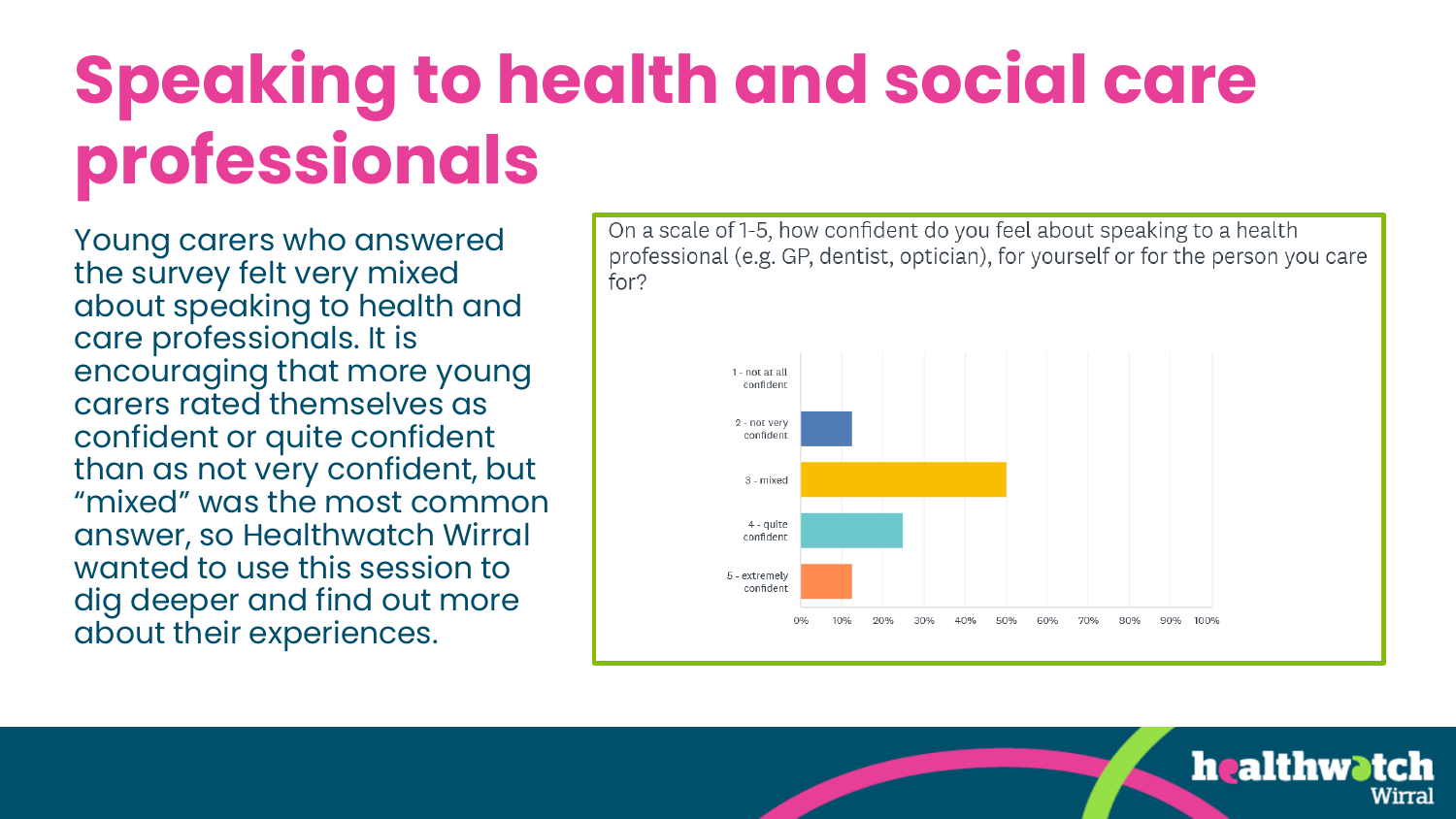## **Difficulties talking to health professionals**

**TRUST** is essential for young carers and came up throughout the session. Many of the group had previous experiences which can make it difficult to trust health and social care staff:

**"I get a bit worried because the doctors always let my mum and nan down"** - a young carer whose nan passed away felt like the doctors could have done more to help her

**"When they said they'd do an operation or something, they'd do it 3 or 4 days later, but when they needed it then they**  wouldn't do it then" - feeling like doctors don't stick to their word or provide care when it's needed can damage trust

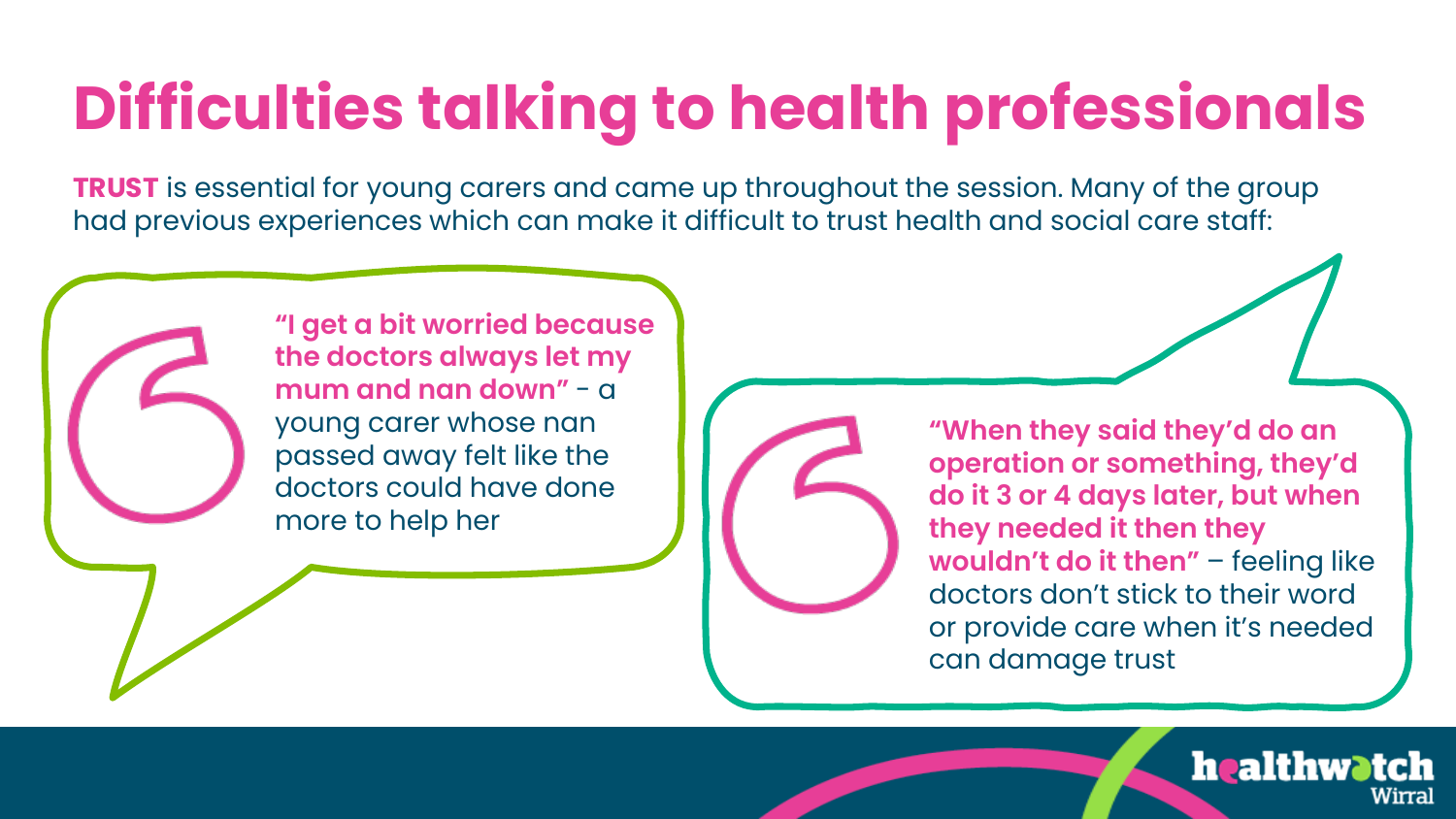#### **Word of mouth** –

"hearing that a service has been recommended by a friend makes me more likely to go to them"

#### **Staff who listen to young carers** –

"someone who takes what I'm saying into consideration"

#### **Explaining what the treatment will be beforehand**–

"When I had my appendix out [they said] we're going to put you under anaesthetic and … we're going to do this big 'fancy word' procedure. I was like, what does that mean? I know what anaesthetic means [but not] the procedure"

**What helps to BUILD trust?**

> **Speaking more slowly and softly -** "makes me feel more comfortable"

**Using language that young people will understand without being patronising** – not in "doctor voice"

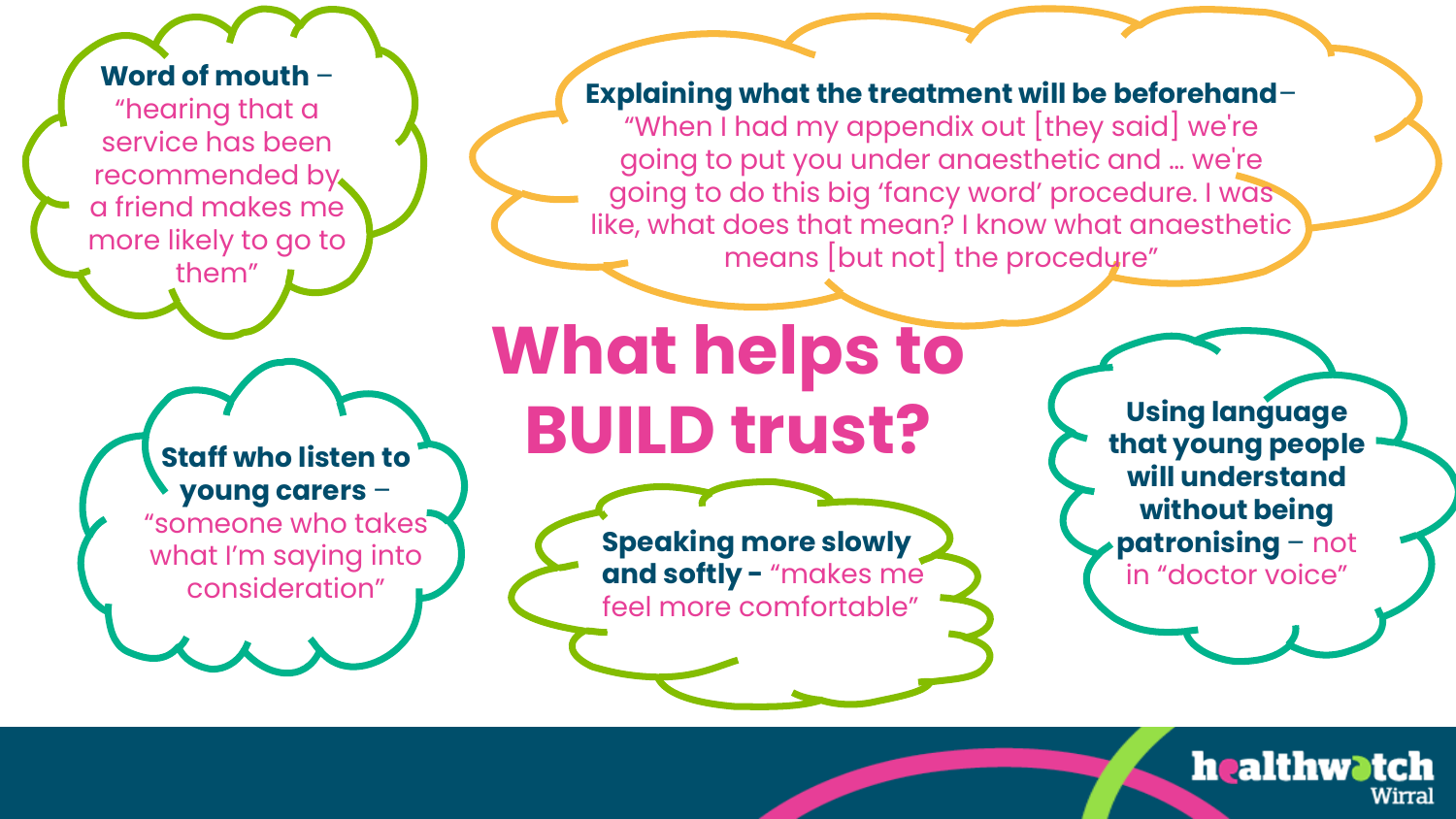# **Sharing your views and experiences**

When asked in the survey before the session, half of the young carers said they **did** know who to speak to if they wanted to share their experiences of health and social care.



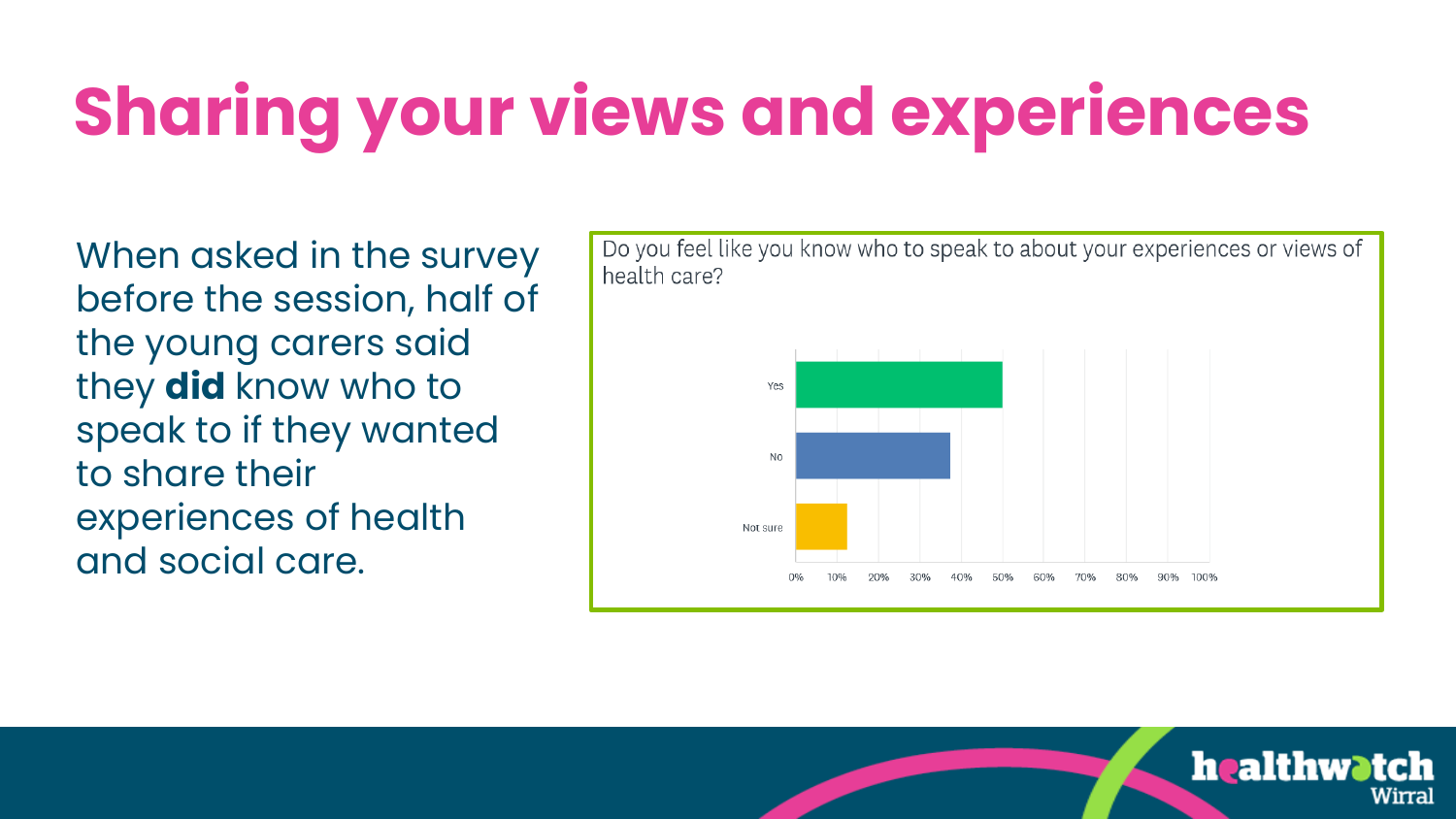**Who would you speak to about your experiences of health and social care?**



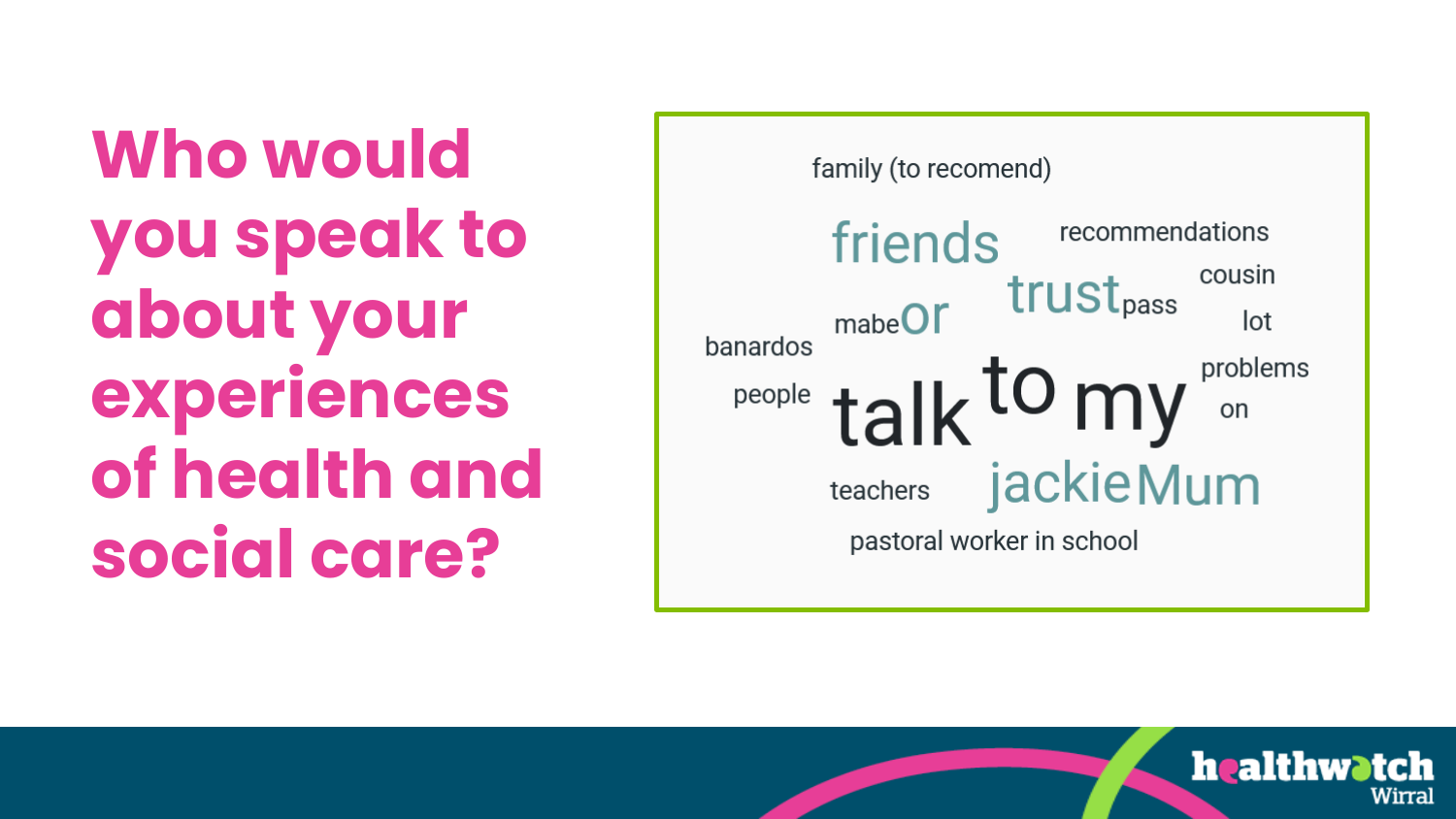# **What is important to young carers?**

In order to plan the session around the interests of the young carers, Healthwatch Wirral asked which topics were **interesting** or **important** to them.

For this session we focused on the top three topics chosen by young carers who answered the survey:

- **1. Mental health**
- **2. COVID-19 vaccinations for young people**
- **3. GP access**

Which of the following health topics are interesting or important to you? (choose as many as you like!)



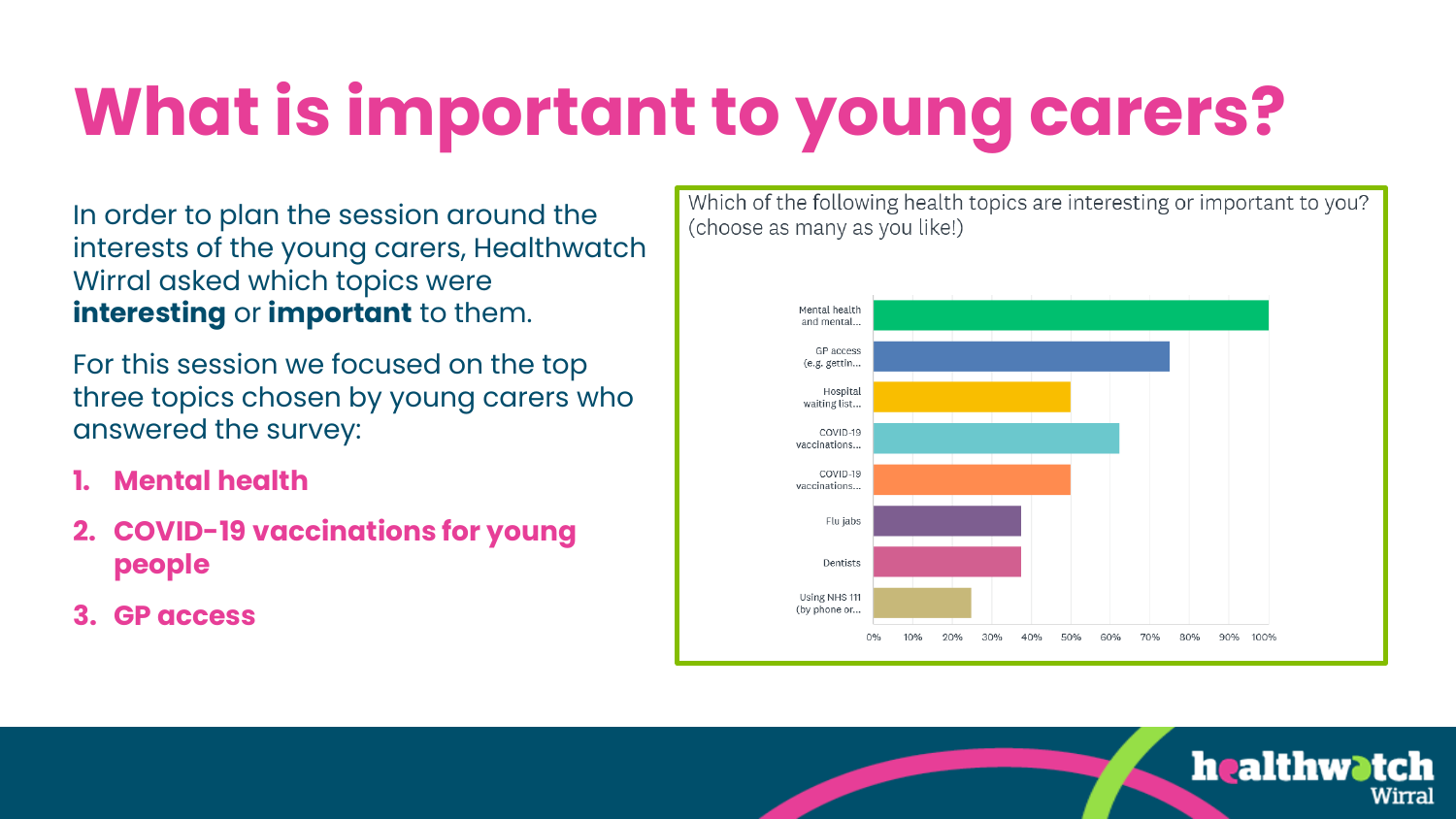### **Mental health**

All young carers who answered the survey chose mental health as an interesting or important topic.

During the session the group identified a number of gaps and issues with the current mental health care system, including:

Needing time to build trust

Lack of awareness around what might be a 'safe space' to discuss mental health

Waiting lists

Need for whole family support

Lack of support during COVID-19 pandemic



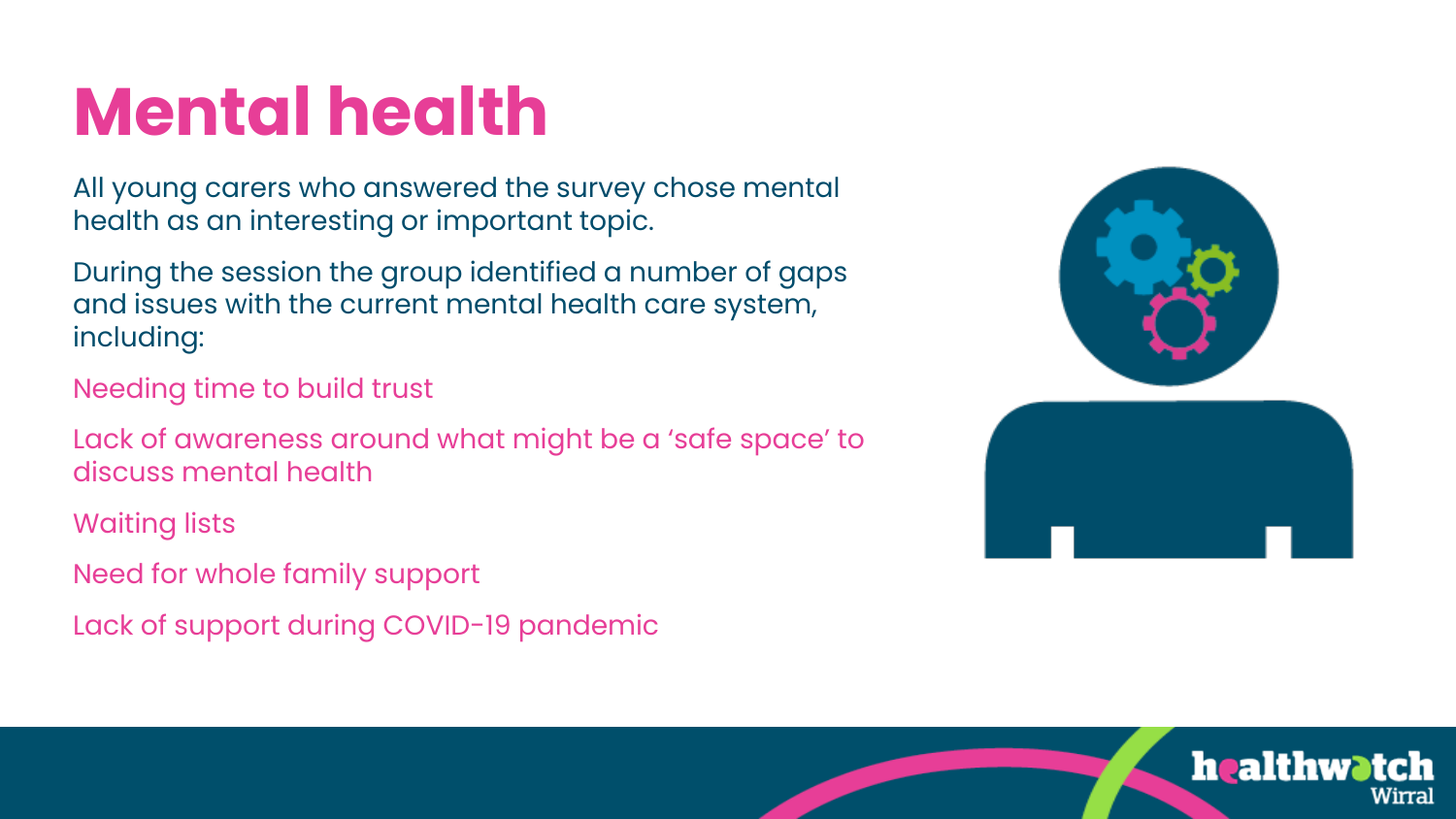## **Mental health – trust and time limits**

**TRUST** came up again when discussing mental health:

**As a person who comes from a family with mental health problems, including myself, I find it really helpful if there's someone you can trust. But it's also really unhelpful if you just get put into counselling with someone that you don't really know, at all. And then it's just like, you're almost expected to talk to them, even if you don't want to. And then obviously, you don't talk to them. And they say you're fine when you're obviously not.**

- **→ Mainstream mental health care** often involves a counsellor being assigned to you and there is often a time limit on how many sessions you get
	- → Young carers felt this was unhelpful as it doesn't allow time to build a trusting therapeutic relationship which would allow young people to feel safe opening up about their mental health
- **→** One person was offered a six week 'regime' which they found difficult

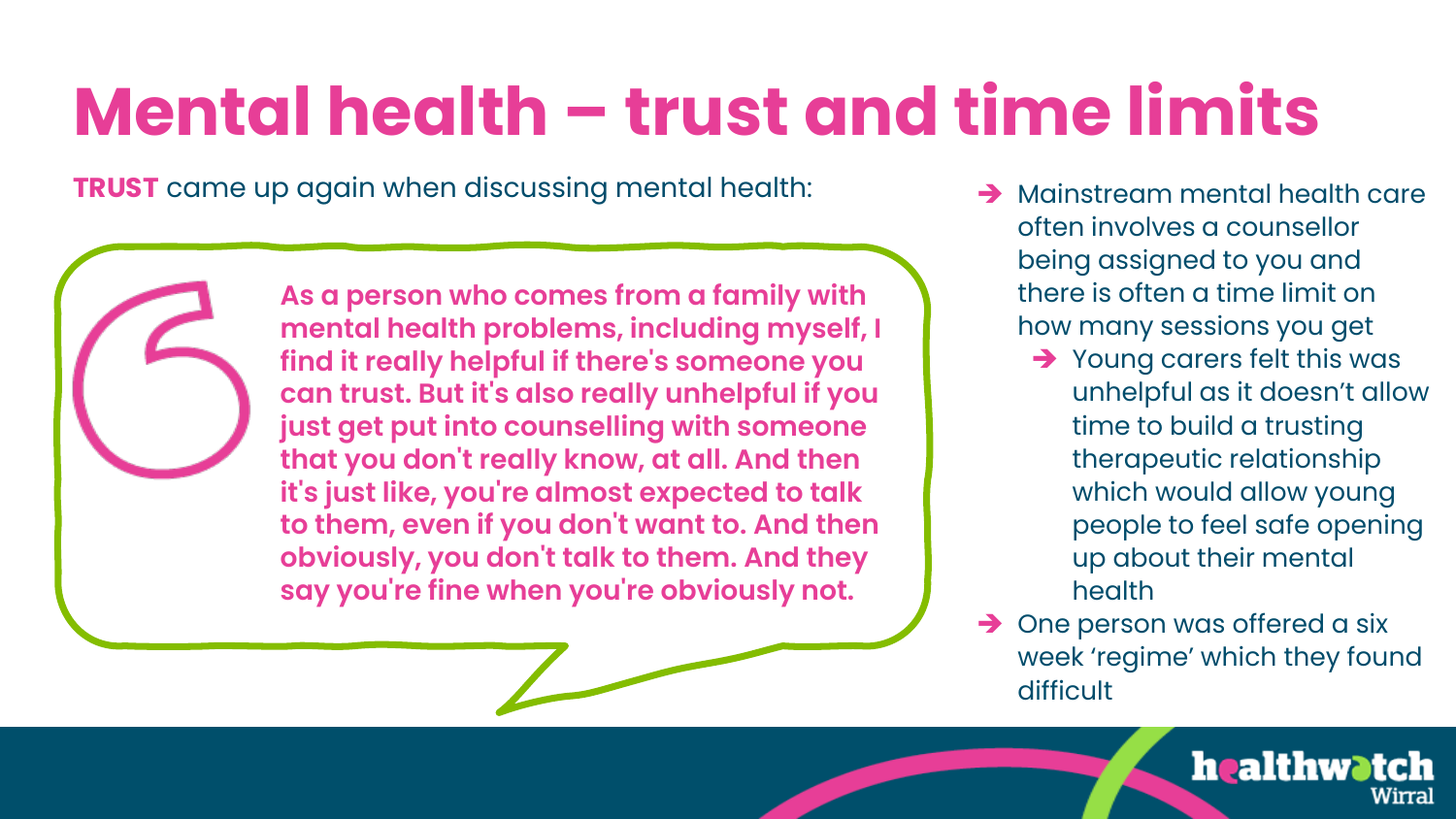## **Mental health – waiting lists**

**I think that there needs to be a bit more mental health support on the Wirral, and it needs to be a bit more quicker**

- → Healthwatch Wirral is aware of many third sector groups offering mental health support (in addition to NHS mental health care), but the young carers raised two key points:
	- → The need is still greater than the amount of support available
	- ➔ Many people aren't aware of what support is available or how to access it
- → Waiting times are one of the most frequent concerns we hear at Healthwatch Wirral across health and social care services, including mental health care
	- ➔ Young carers see waiting times as a barrier to mental health both for themselves and for the family members they support

healthwatch

Wirral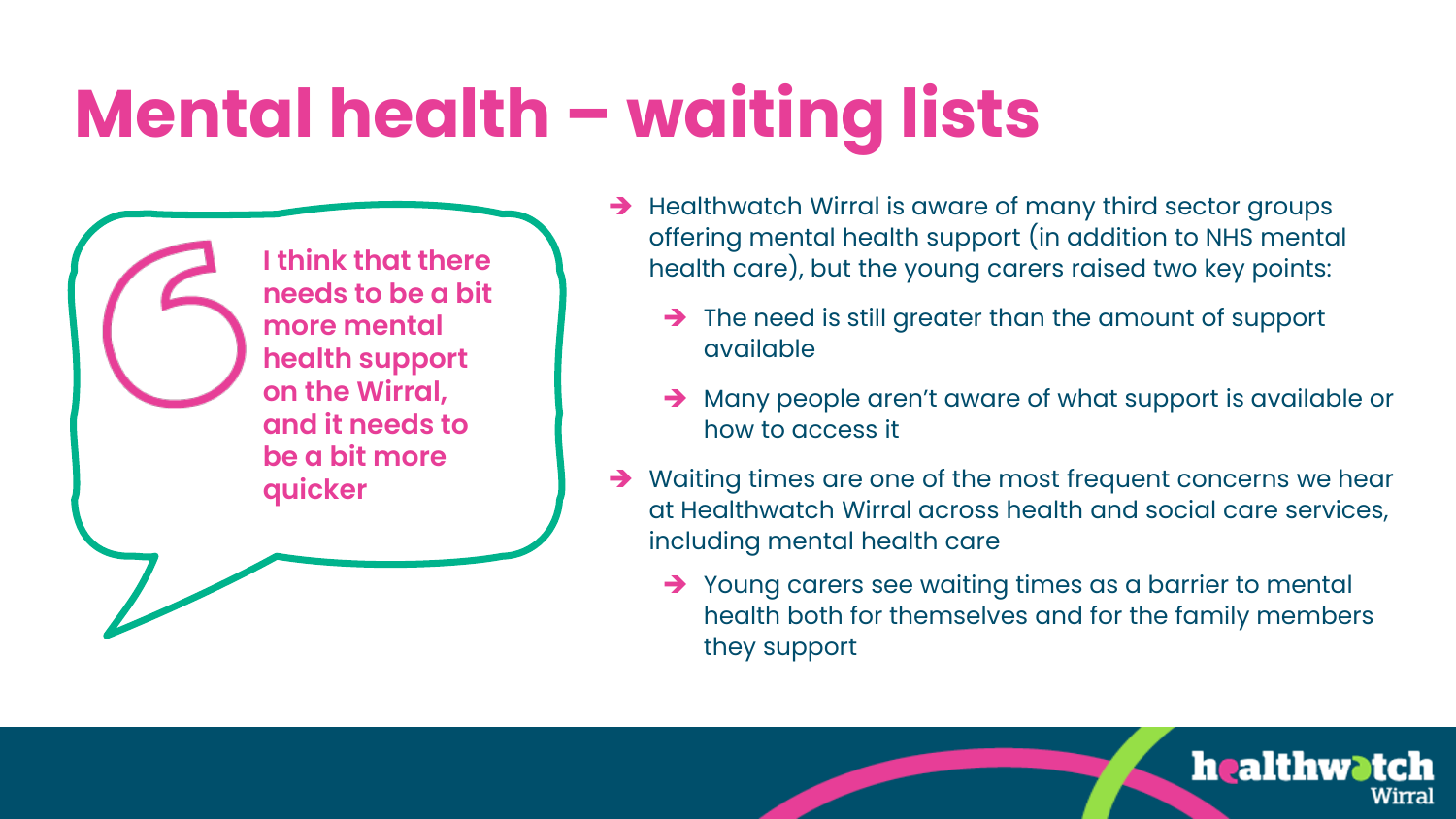### **Mental health – lack of support**

**My mum has been with the mental health team for two years, but then since COVID started, they haven't spoke to us since then, like a year and a half, they haven't spoke to her or anything**

- **→** Even when someone is supposed to be receiving support (e.g. community mental health) it's not always there – waiting lists aren't the only issue
- **→** Staff have been stretched during COVID as the need for mental health support has only increased – people can fall through the gaps

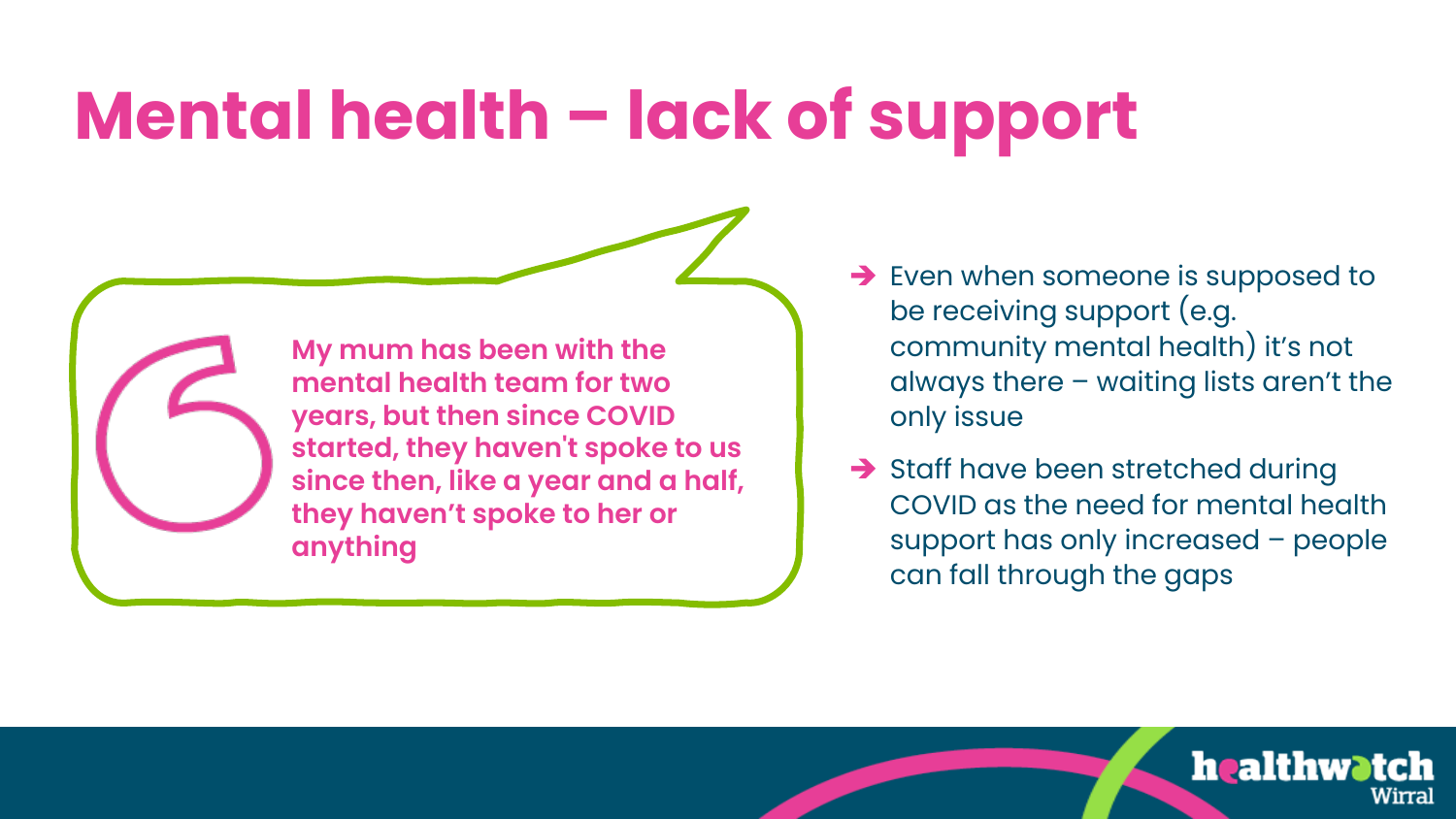## **Mental health – whole family support**

**I was like, doing bereavement [counselling] after my nan died. And then I was doing stuff with Jackie as well... And then my mum is doing really well but she needs more support and it's not there, because the doctors don't really think of it as an issue, but it is, and they don't try and sort it**

- $\rightarrow$  There is a need for a whole family approach to mental health, especially after major life events such as bereavement which affect everyone in the family
- → Parity of esteem mental health is sometimes still not taken as seriously as physical health

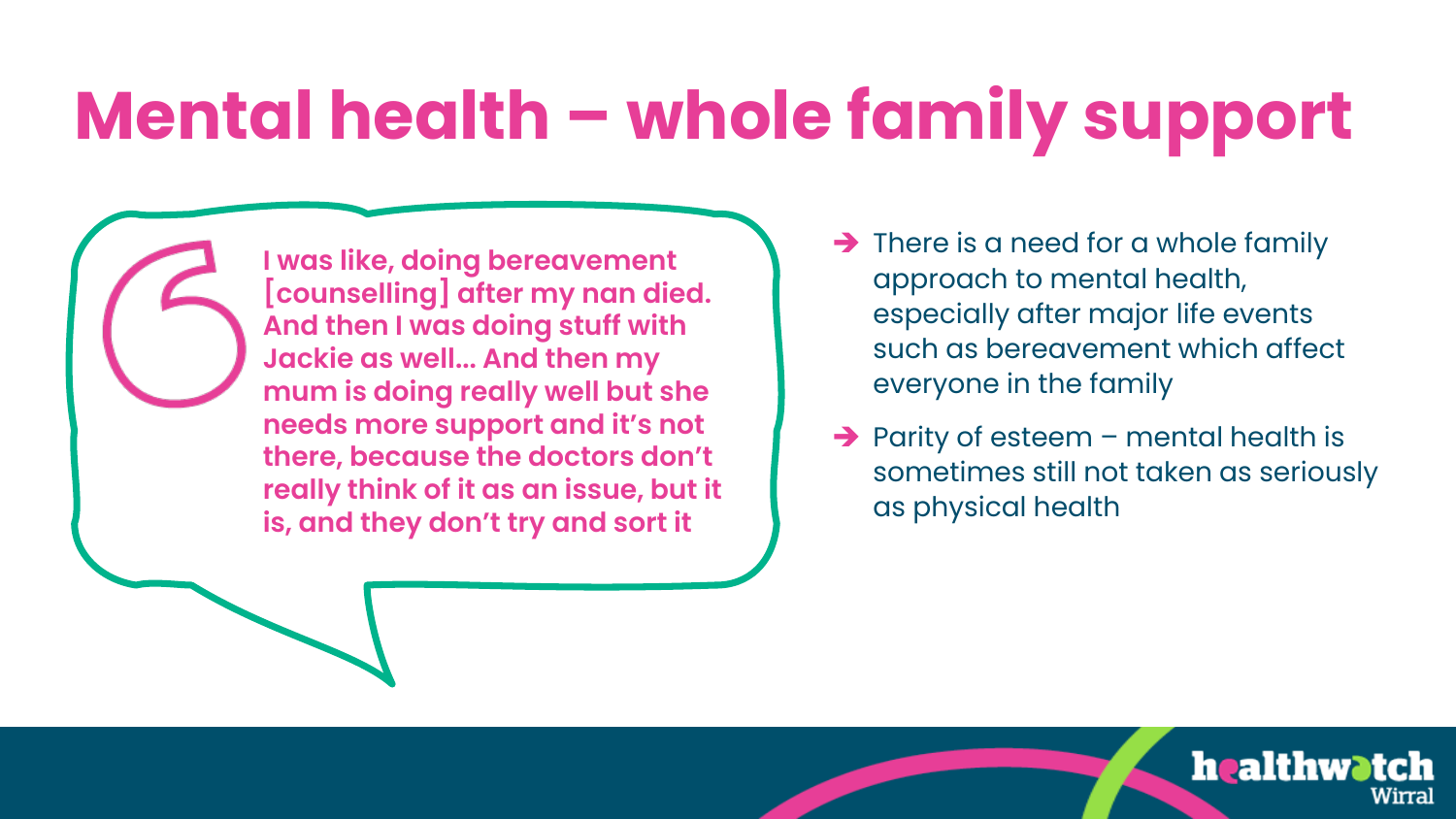#### **Mental health – medication**

**I know someone who has been on antidepressants or something like that. And like, the doctor's just given them antidepressants without kind of looking further into the problem of what's causing this. So I feel like they should like, talk with them, ask them "what's going on in your life, what's troubling you and making you have these feelings?" instead of just giving them medication to help it**

- **→** Young carers see the need for exploring the underlying causes of mental health difficulties rather than just treating the symptoms
- **→ Offering medication without** counselling and therapeutic support alongside can be exacerbated by long waiting lists – doctors can refer people for mental health support but medication can be prescribed immediately

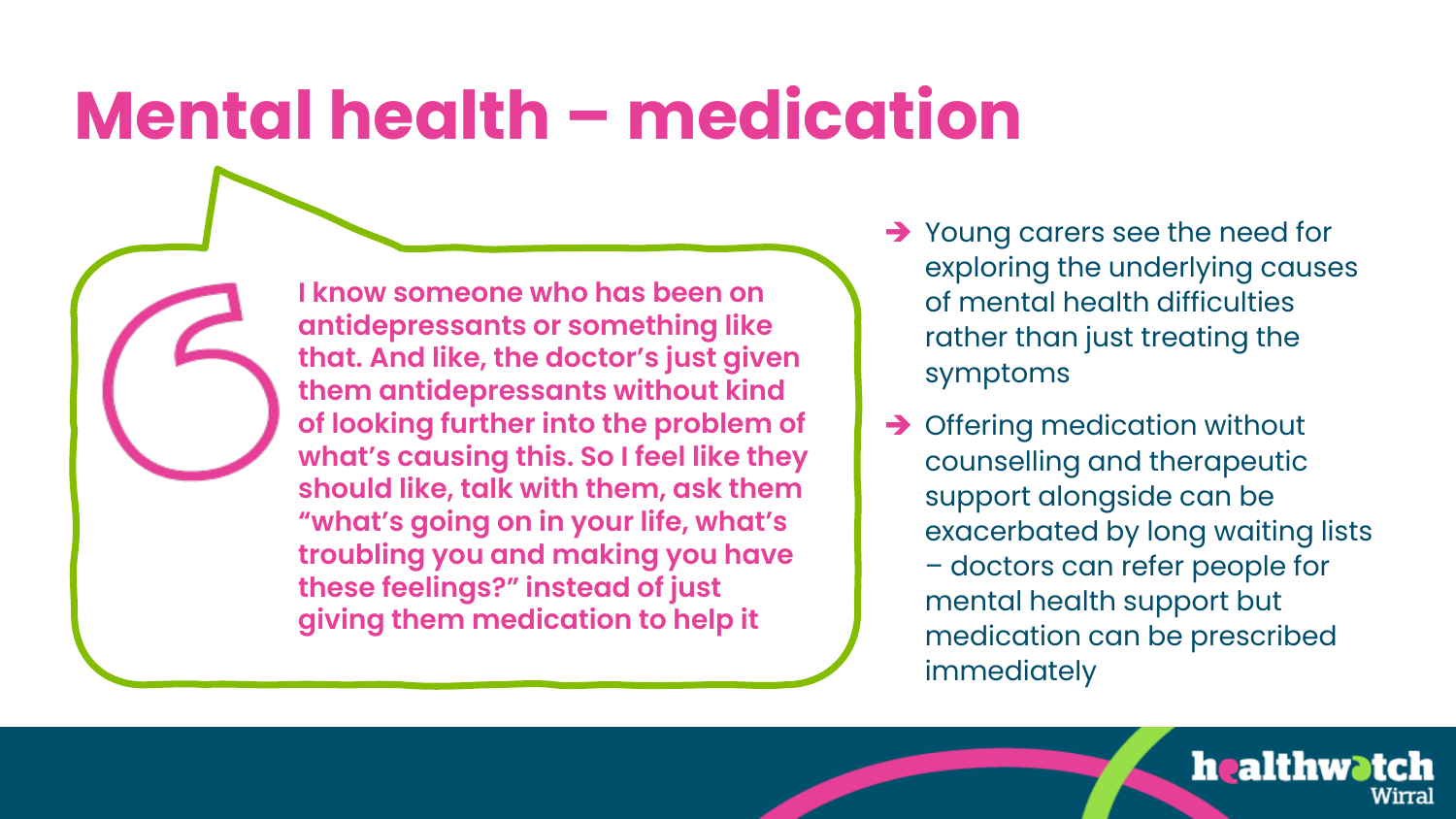### **Mental health – safe spaces**

**In our school in form time, we did a survey of like, our mental health. But I really did not like that. Because one it's confidential… but everyone next you could see, and it was just really annoying... And I was trying to answer honestly…And it's really bugged me today as well, because only 10 people out the whole entire year is getting this therapy thing. And it's like, I don't think that's right, I think it should be open. If you want it, come get it, don't like just pick some people off a random survey.**

- → Need for safe spaces to talk about mental health – even a survey can be very personal and hard to be honest in a room full of peers
- → Lack of safe space some people who really need help won't get it because they can't be honest about how they're feeling
- ➔ 'Rationing' of therapy not an open offer, just those assessed by survey – not necessarily available if you ask for it

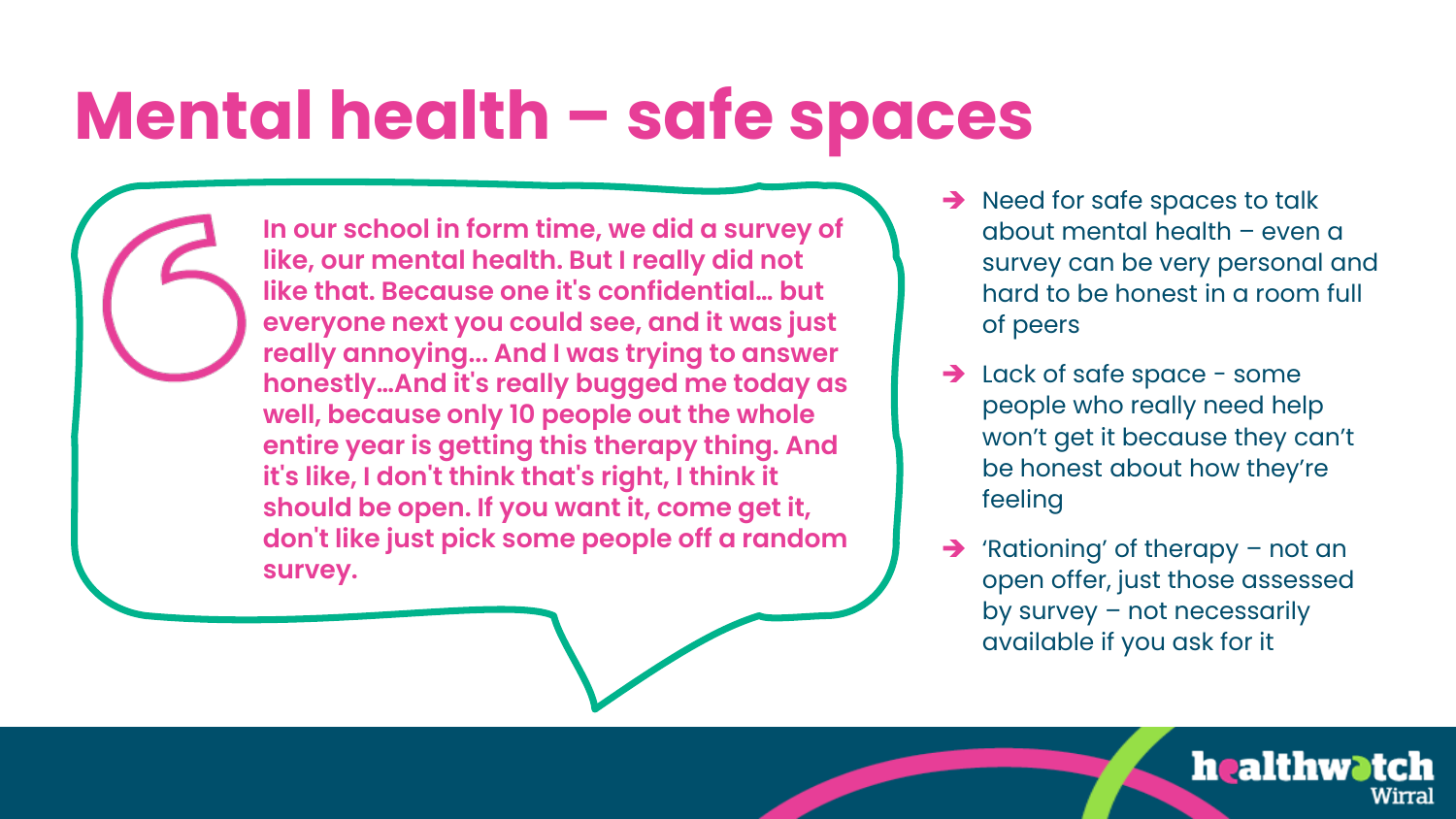## **What helps your mental health?**

Spending time with family, talking, and creative activities like cooking and music were all identified as things that can support young people's mental health. Some answers also pointed to a need for distraction – "constant work" and "being busy".



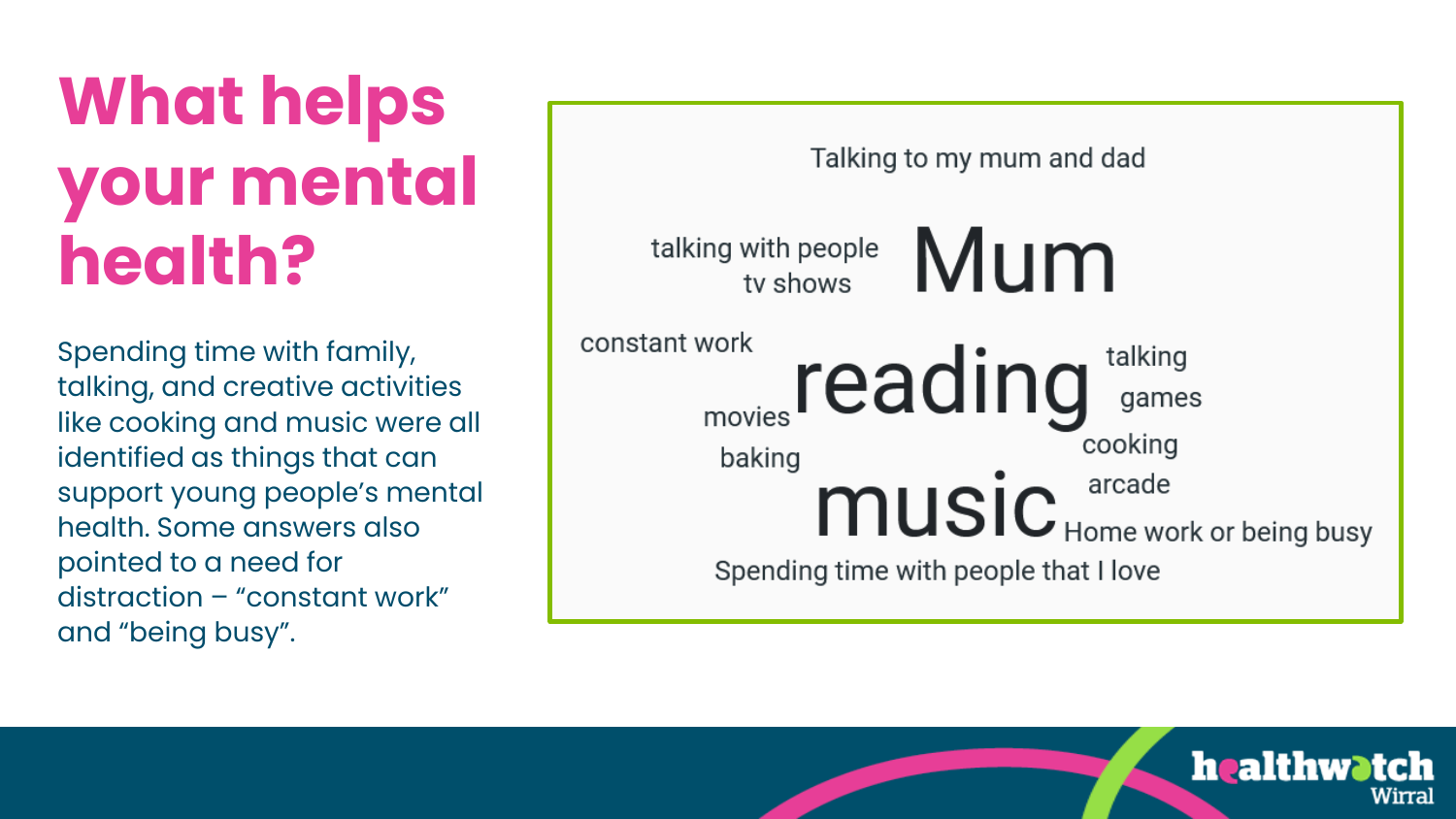#### **GP access – what does 'access' mean?**

GP access was the second most popular answer after mental health.

We started by discussing what access means and how it covers lots of different areas:

E-consult

- Booking an appointment
- Physically getting to an appointment
- Additional needs e.g. translation, learning difficulties
- The group discussed their own barriers to GP access, including:
- Difficulties changing GP due to COVID-19
- Lack of trust in GP due to past experiences
- Not enough face-to-face appointments



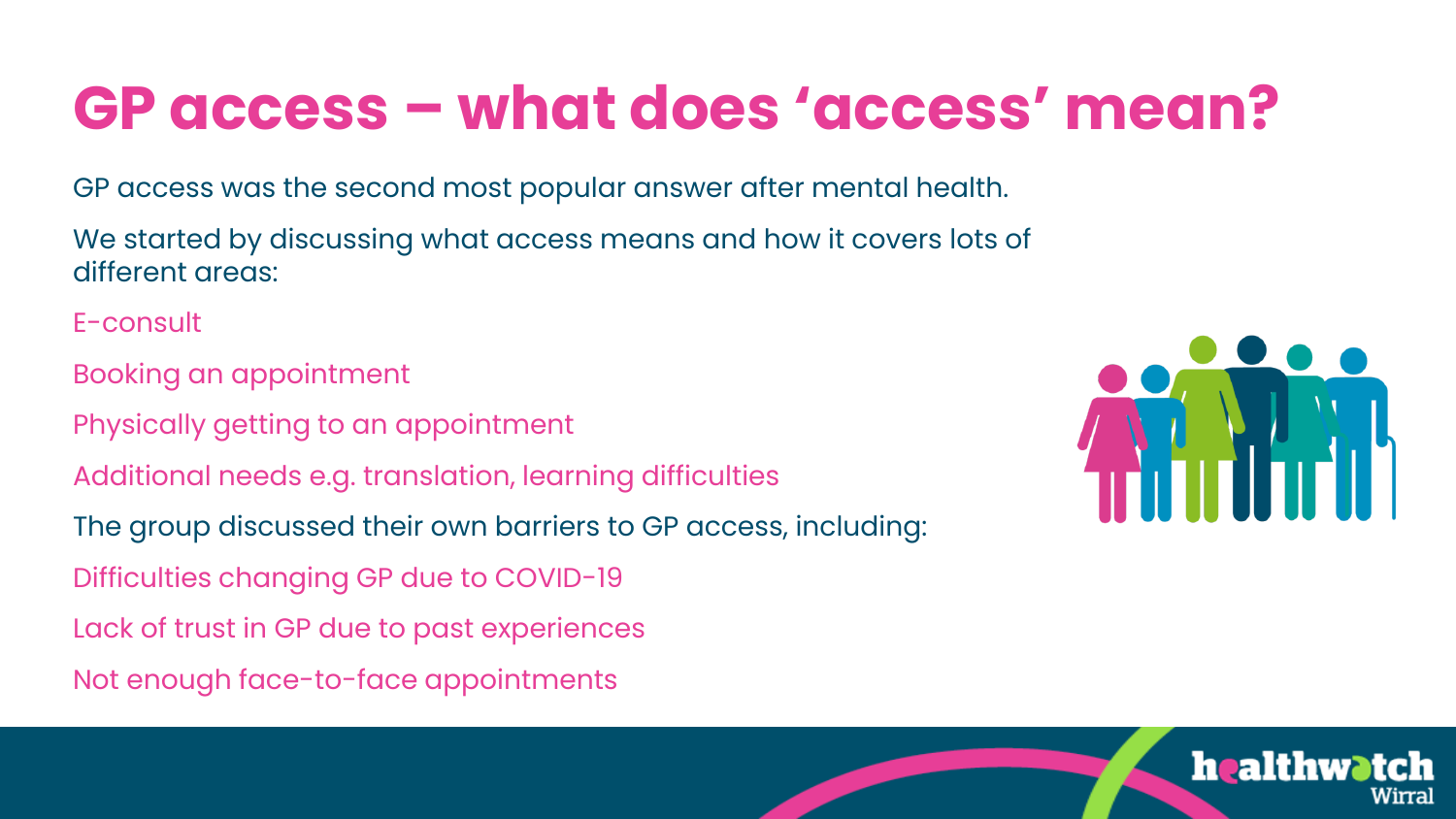## **GP access – quality of care**

**I live in a place which is practically near everything... Quite good for where everything is, but we're not great in the quality of what everything is. So our GP isn't great. And we've wanted to move for a while and mum has been able to but the rest of my family hasn't, which is really annoying, because there's a GP about 20 minutes away walking which isn't bad… but there's just no available spaces at all. Everything's gone up because of COVID. Which makes sense, obviously. But I just feel like how many spaces they're letting in can really affect people and also the quality of GPs.**

- → Physical access to a GP isn't everything – the quality needs to be there too!
- **→** Moving GP is especially hard right now because of COVID
- **→ Healthwatch Wirral asked what "our** GP isn't great" meant for this young carer:
	- **→** Not getting medication on time
	- $\rightarrow$  Not sticking to what they say e.g. medication will be ready on **Monday**
	- **→** History of misdiagnosis:
	- $\rightarrow$  "they do the bare minimum"

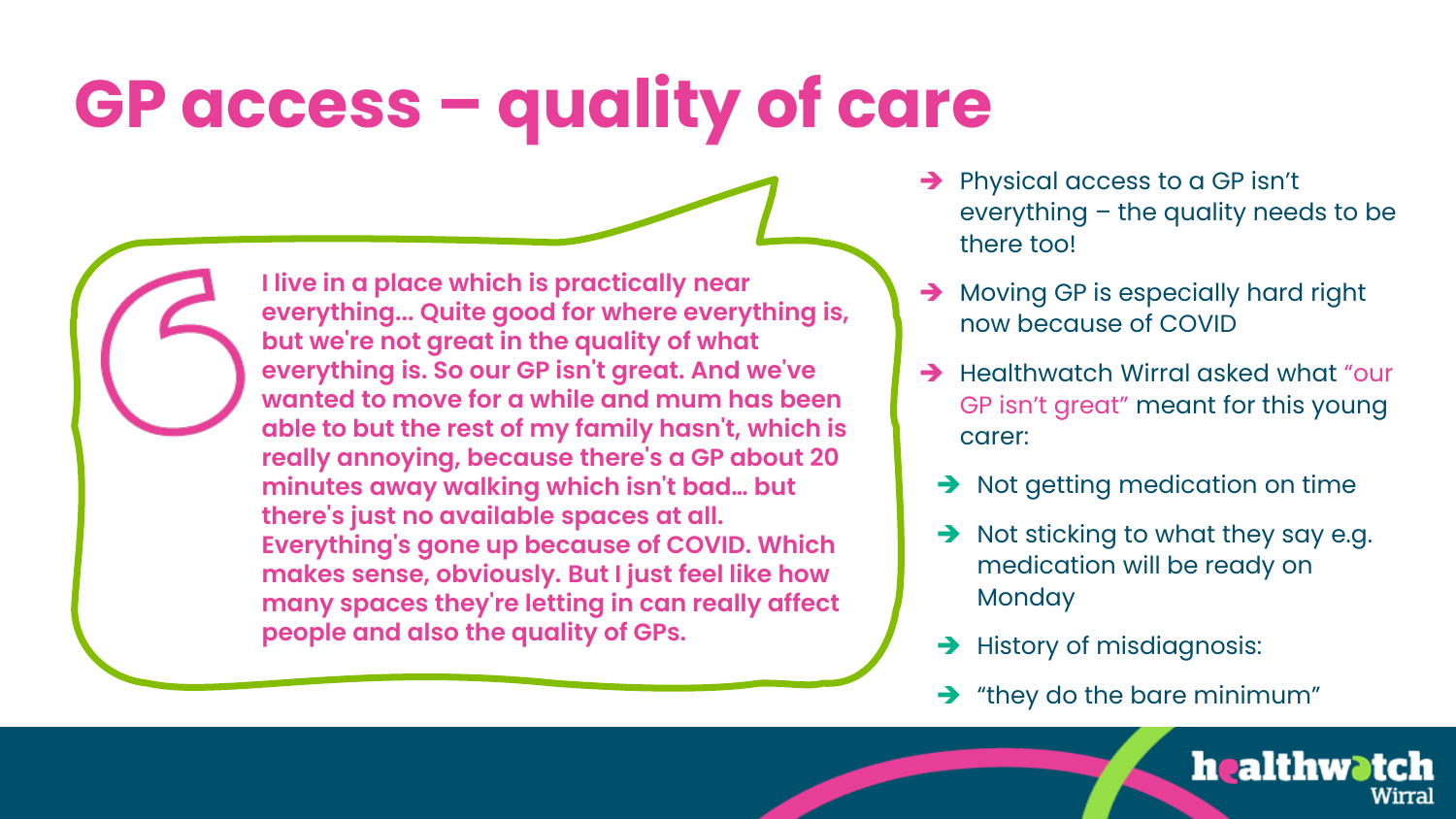#### **GP access – lack of trust**

**We're with the GP. And my mum, when she tried to apply for one she had to wait two whole days, but with the conditions that my mum's got she could have ended up in hospital by the time they replied. And when my mom like rings them now they say they'll call back and reply, but they don't respond or call back. So they're not very trustworthy, reliable.**

- **→ Waiting times can have an even** greater impact for people with disabilities and underlying health conditions
- → Lack of trust is huge being let down repeatedly has a knock-on impact

Healthwatch Wirral asked: Does your mum's experience make it harder for you to reach out for help?

"Yes, to be honest, because of what's happened in the past… Say for example, a dentist did an operation wrong, you wouldn't trust them."

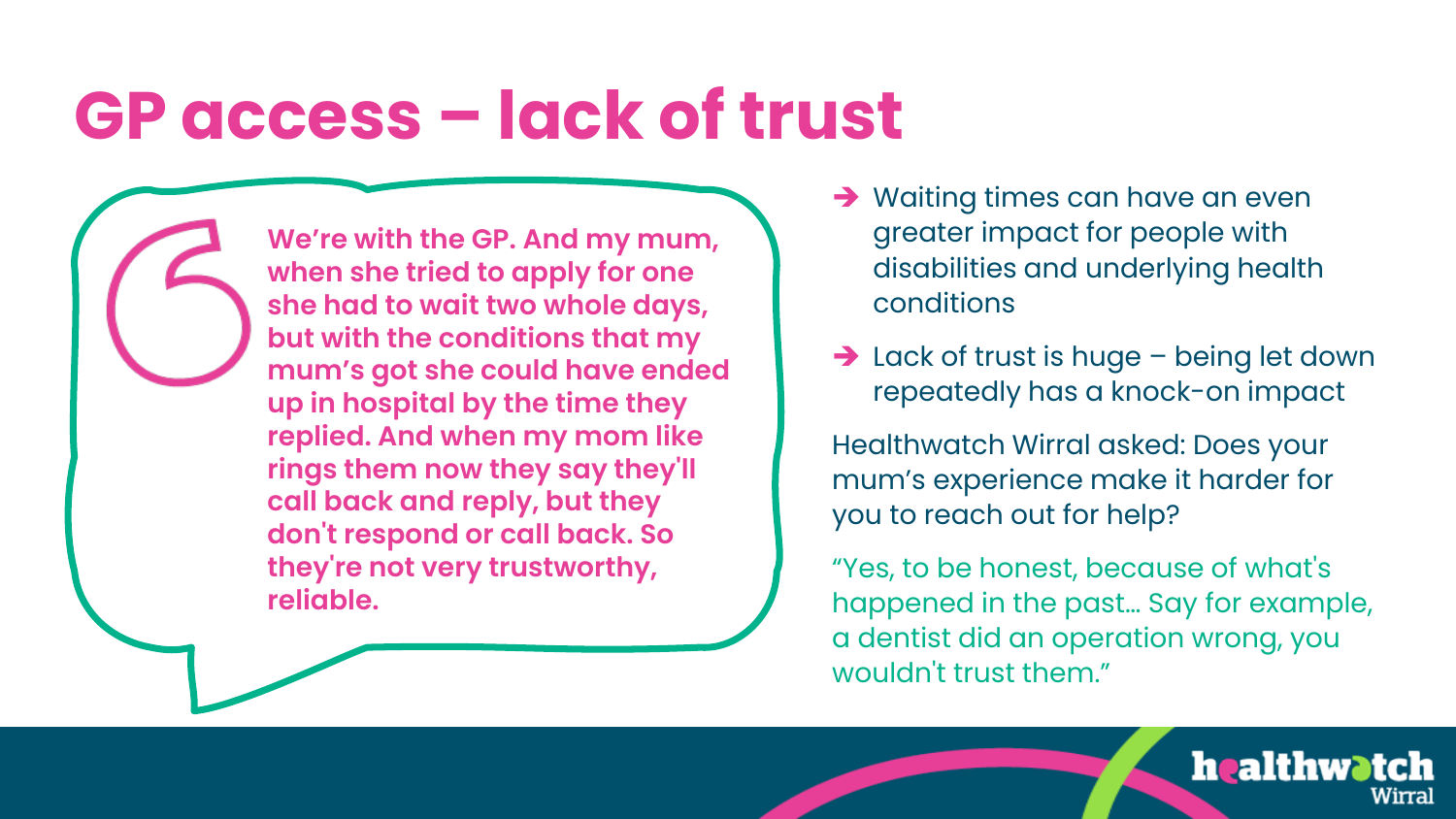#### **GP access – face-to-face appointments**

**"I think there needs to be like, more face to face appointments. Because like, my mom works with a lot of Deaf people. And, like, they can't obviously hear, and they'll need a sign language interpreter. So like, when it's like phone call appointments, they can't do that. Because they can't, like hear or stuff like that."**

**→** Not everyone has the same needs – different forms of access are needed, not 'one size fits all'

**"Another thing about accessibility is because of COVID they're not doing as many face to face conferences… my mom had this problem with her feet a couple of months back and it's been going on for nearly a year. And because they couldn't see it… she just got rejected so many times and now she's getting a small operation on her feet"**

- → Phone/video appointments can't replace face-to-face appointments
- → Lack of preventative care or primary treatment can lead to bigger problems down the road

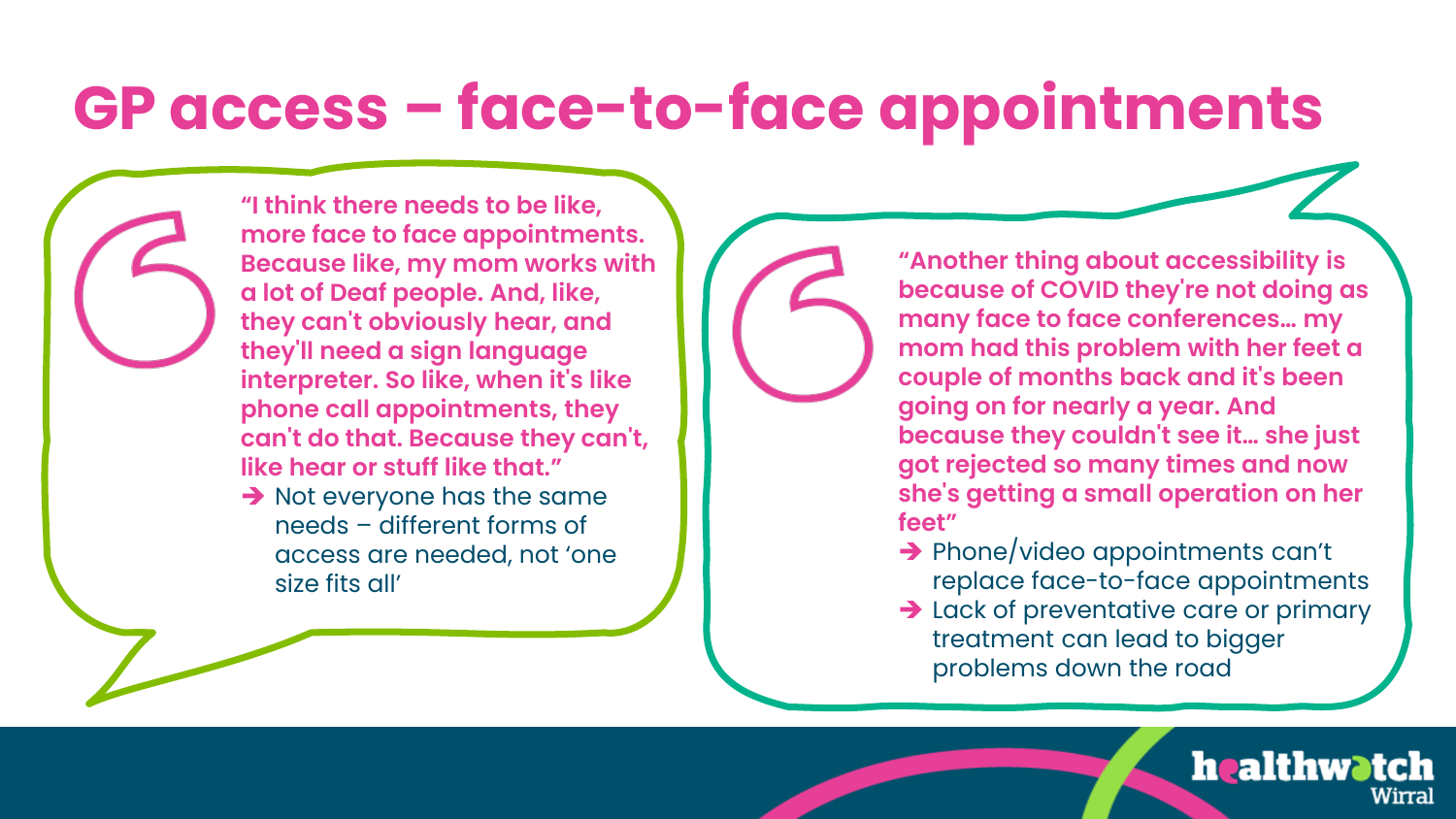# **COVID-19 vaccines for young people**

The final topic as chosen by the young carers who answered the survey was the COVID-19 vaccination programme for young people.

Due to the ages of the young carers in the group, not everyone was eligible for the vaccine yet:

The young carers who were 12 or older had had their COVID-19 vaccination

The young carers who were under 12 wanted to get it



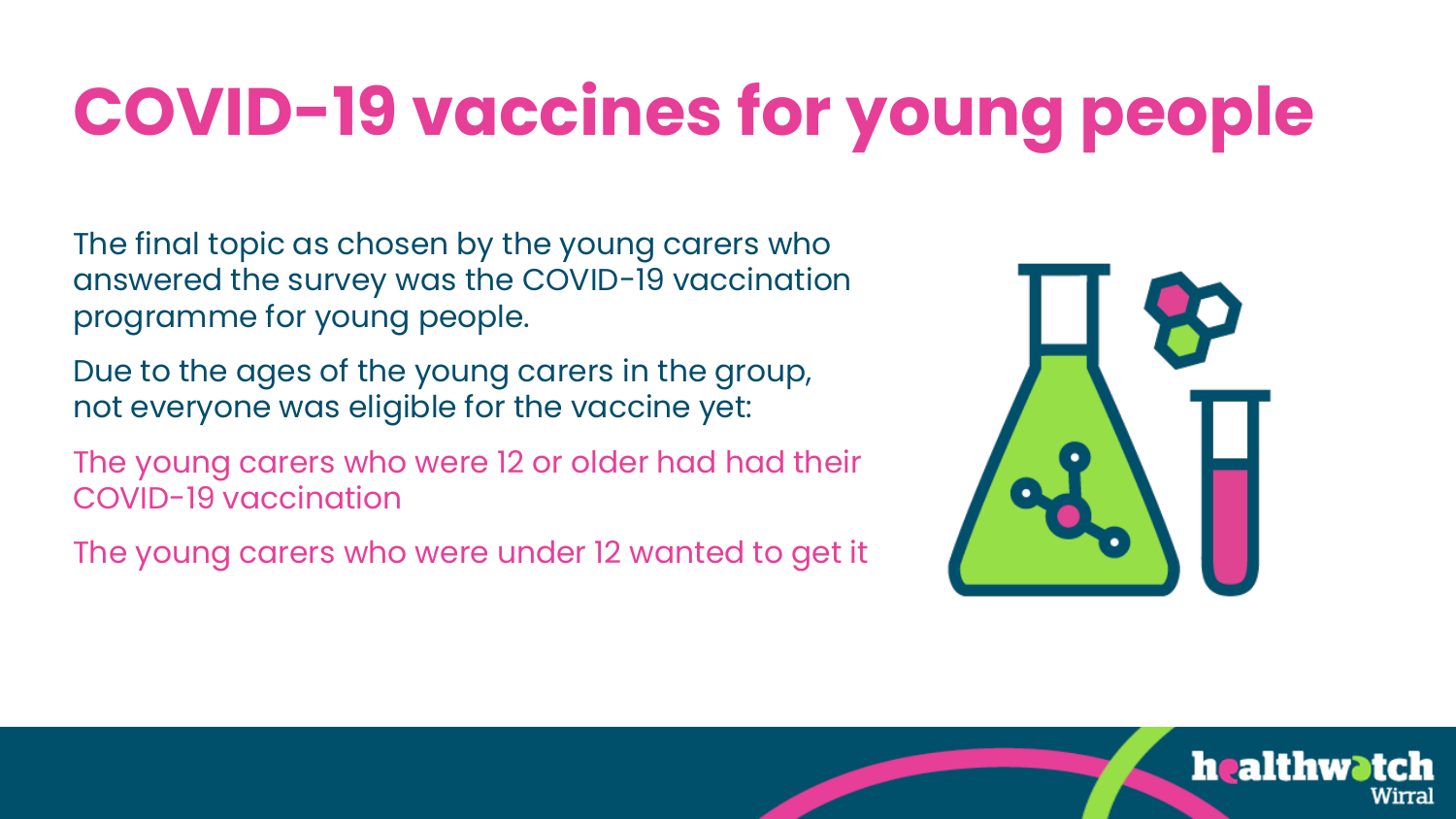## **Why get the vaccine?**

**"So I really want the vaccine, because… I kinda guess I want life to go back to normal. Like, because the vaccine isn't going to stop it, but it's going to help prevent it, I guess." (under 12) - To help life go back to normal**

**"I'm turning 12 [soon], like, I want the vaccination… my sister, she said that she should like the vaccine, but she's, but she's not able to because of her age… And she's kind of worried of COVID as well. And she's had it before, so she knows what it's like… And no-one else had it [COVID] in the family, but just my sister, and she said she doesn't want that to happen so she'd like the vaccination to be less chance – to stop that from happening"**

**To protect others as well as myself Someone I know has had COVID-19 – I don't want it to happen to me!**

**To reduce anxiety around catching COVID-19**

healthwatch

Wirral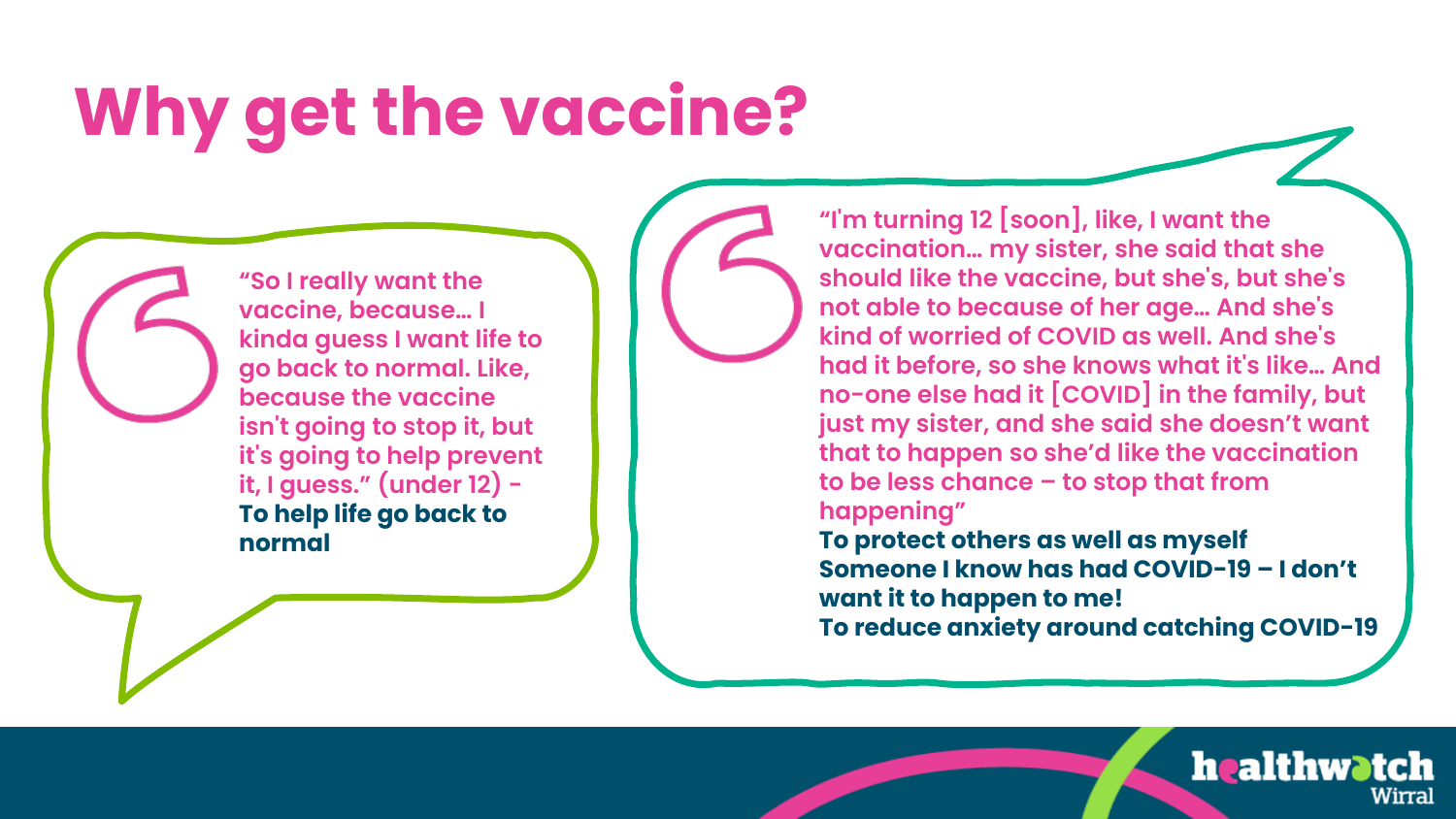### **COVID-19 vaccine - misinformation**

**I personally dislike the idea of the propaganda that is based around COVID vaccines, the whole microchip idea… I understand a lot of people don't want it, a lot of people don't trust it. And they're entitled to their opinion. Just don't make me not want it because I wanted it but when I got it, I felt a bit nervous because of all the things people have been saying. And I just don't think that is fair. Because now that I've got it I feel much safer. Because I can go into places and I don't have to like - I obviously have to wear a mask but… I can go to places now. I mean, it hurt like hell, but it was worth it**

- **→** Misinformation has an impact even on young people who want the vaccine – can cause anxiety, not knowing what is true
- → Young carers want to be able to make up their own minds and have accurate information
- **→** Having the vaccine helps young people feel safer and able to have more 'normal' lives

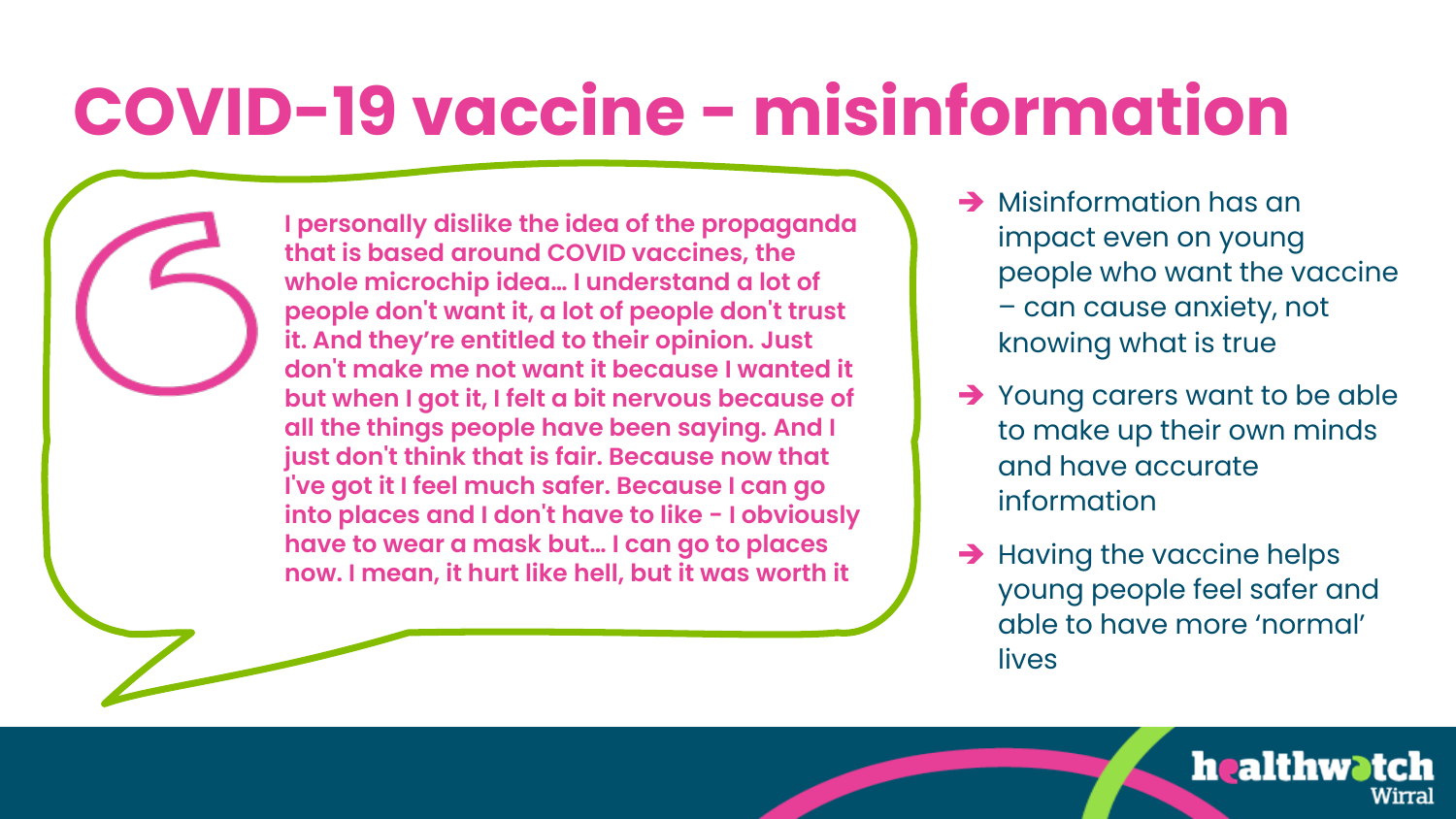## **COVID-19 vaccine - family**

**"I got my COVID vaccine a couple weeks ago, and like, I did feel much safer with it, and… my dad doesn't want to get it. And I understand, that because he was on some medication a few years ago. And he didn't want to, like risk his health with getting the vaccine again. And I completely understand that. But he was trying to, like, encourage me not to get it. I understand, like, if you don't want to get it, you don't want to get it like, you can tell me that. But if I want to get it don't try and stop me… [don't] try and take away my health"**

- → Young carer decided to get the vaccine even though her dad hasn't had it and was encouraging her not to get it
- **→ Vaccine hesitancy can** vary even among families, and young people aren't necessarily going to follow what their parents say

healthwatch

Wirral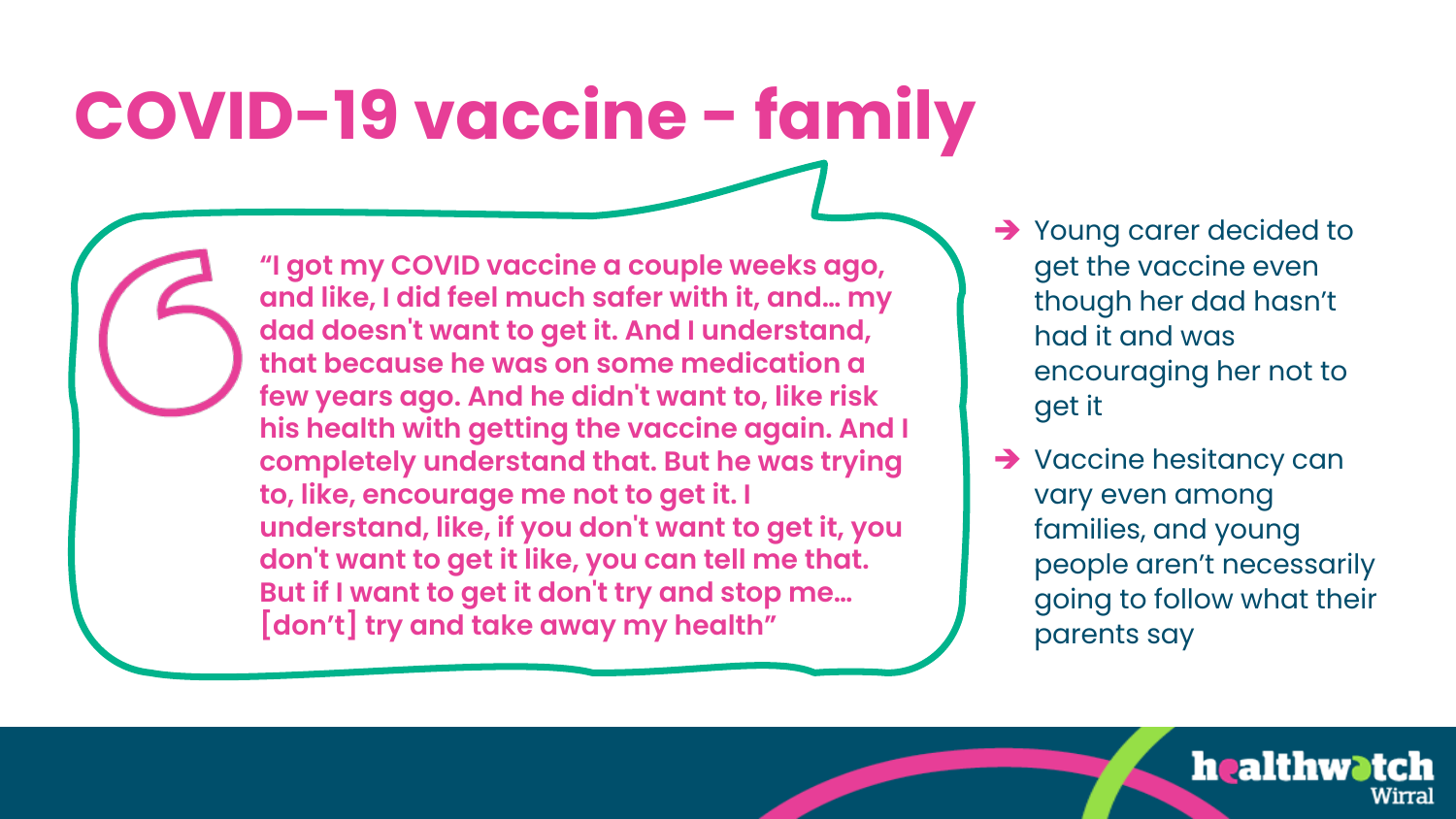#### **COVID-19 vaccination – how to combat misinformation**

**There was an assembly on it in school. And I learnt something from the assembly because it was the science department saying how the vaccine was actually developed. It was only quicker because they did it [vaccine trials] with a lot more patients. And I didn't know that - I thought it was rushed, but it wasn't. And there's a lot of things that I didn't know. Because then - not only the news, but Instagram, Tik Tok. They've all been sharing things that aren't true.** 

- ➔ Impact of social media it can be hard to know what's true and what's not
- → It IS helpful to actually debunk/address the COVID myths
- **→** Important to come from a trusted source e.g. school science department
- ➔ **What does this mean for vaccine comms targeted at young people? GPs etc may not always be a trusted source (especially for young carers) due to their experiences – who would they trust to tell the truth?**

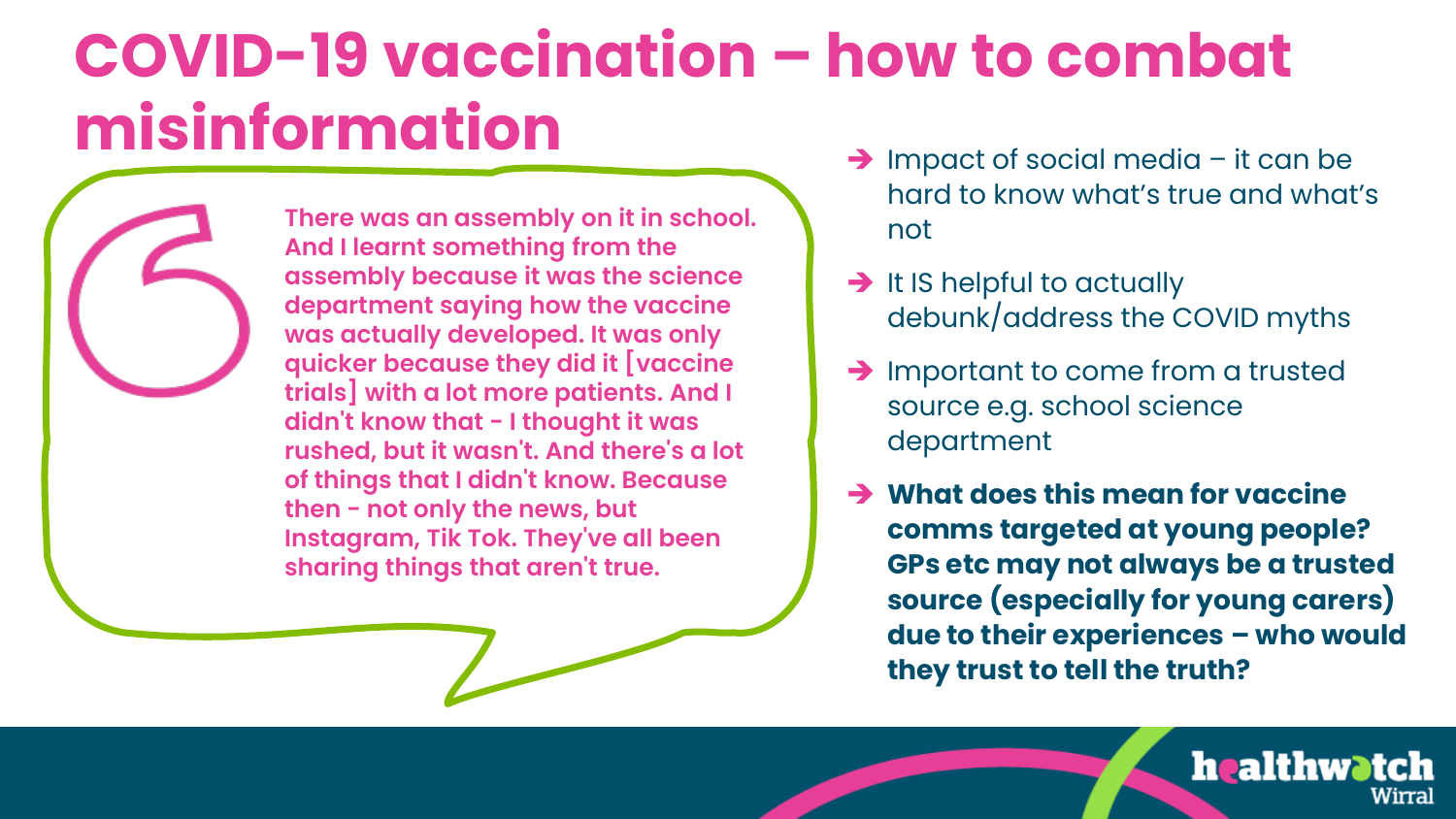# **Survey – additional comments**

At the end of the survey Healthwatch Wirral made room for young carers to share any additional experiences with health and social care. All of the responses we received focused on access to health care:

- "Sometimes it is hard for me and my family to get the help we need and we have to try and call early in the morning… but it's a busy time and we can't get through"
- "Having no transport to get to appointments and not being able to get there because of the health issues"
- "It upsets me over not being able to get my mum to the appointments she needs due to COVID"
- "Disabled people commonly have to wait for years for things they should be getting immediately"



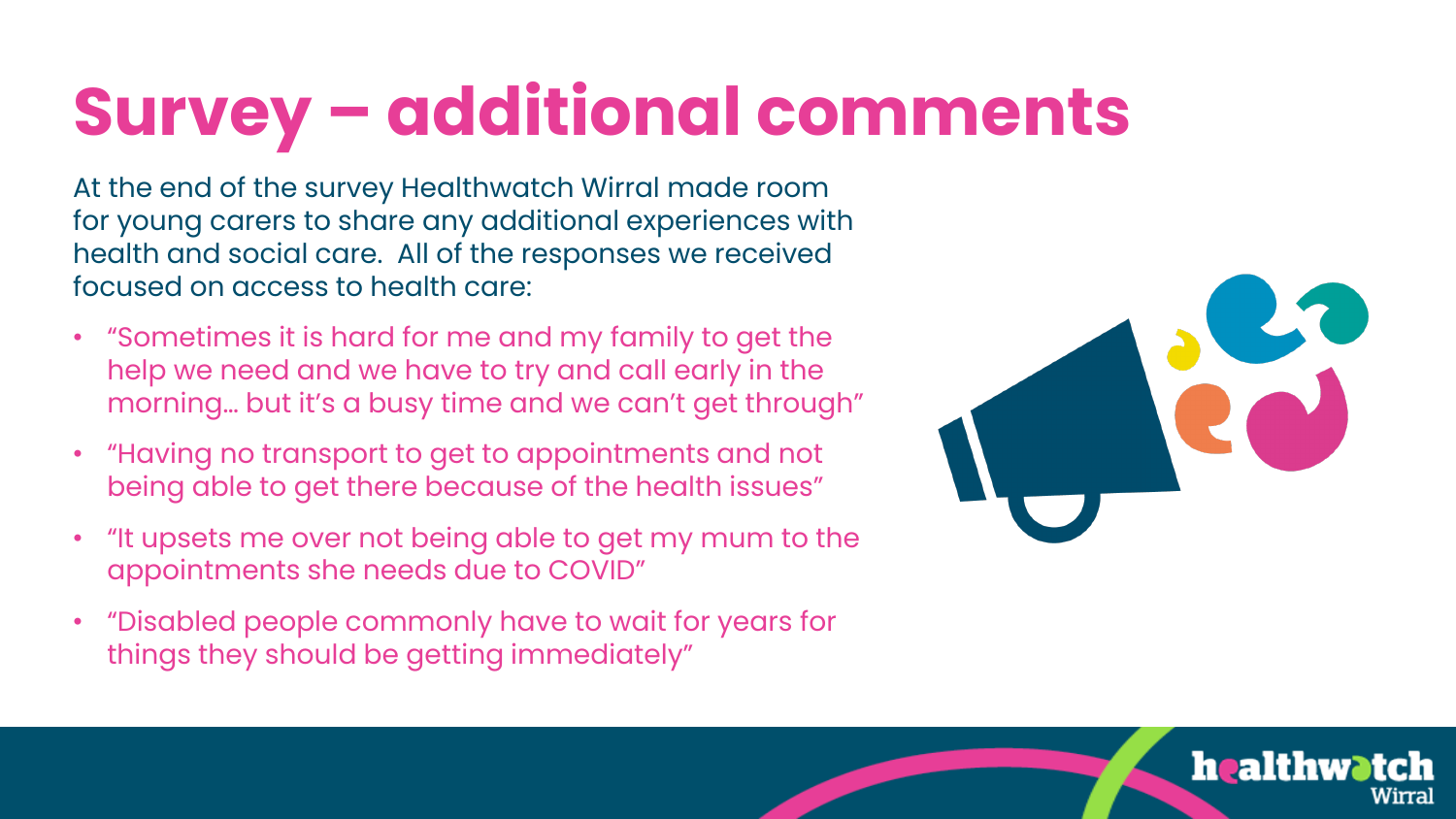

Healthwatch Wirral finished the session by explaining the #Spare5 concept – taking 5 minutes to help someone else, whether it's practical support, signposting or just listening. Some examples of how people can #Spare5 include:

- **Taking your neighbour's bins out**
- **Mentioning Barnardo's to a friend at school if they might be acting as a young carer**
- **Signposting to Healthwatch Wirral if someone you know wants to share their experiences of health or social care**
- **Using Wirral InfoBank to find support services**
- **An example from the session – one young carer (and #Spare5 Ambassador) shared their own knowledge of an app that might be useful for another young carer!**





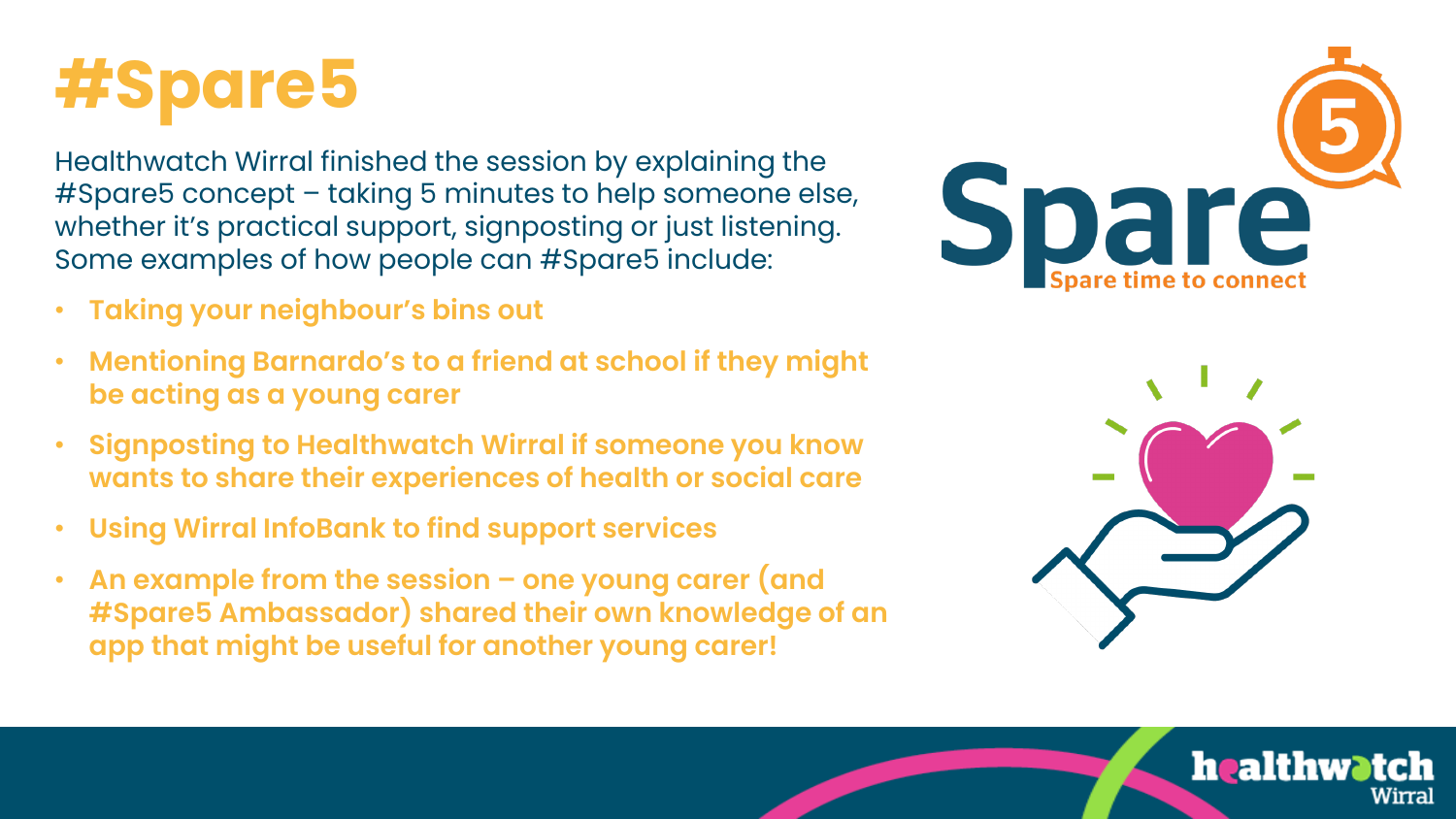#### **What next?**

This is the second session Healthwatch Wirral have run with young carers. We are very grateful to Barnardo's for circulating the survey and session details, and to Jackie Finn in particular for attending the group to support Healthwatch Wirral in creating a safe space for young carers to share their views.

We would also like to thank all of the young carers who gave up their free time to attend the session. Young carers have a wealth of knowledge around health and care services and we are keen to continue working with them to ensure their voices can be heard by services and commissioners.

**Next steps:** Healthwatch Wirral hope to hold another session in the coming months, possibly focusing on hospital experiences.

This report will be published on the Healthwatch Wirral website, shared with relevant commissioners and stakeholders, and specific feedback from young carers will be raised at meetings around mental health, GP access and COVID-19 vaccination.

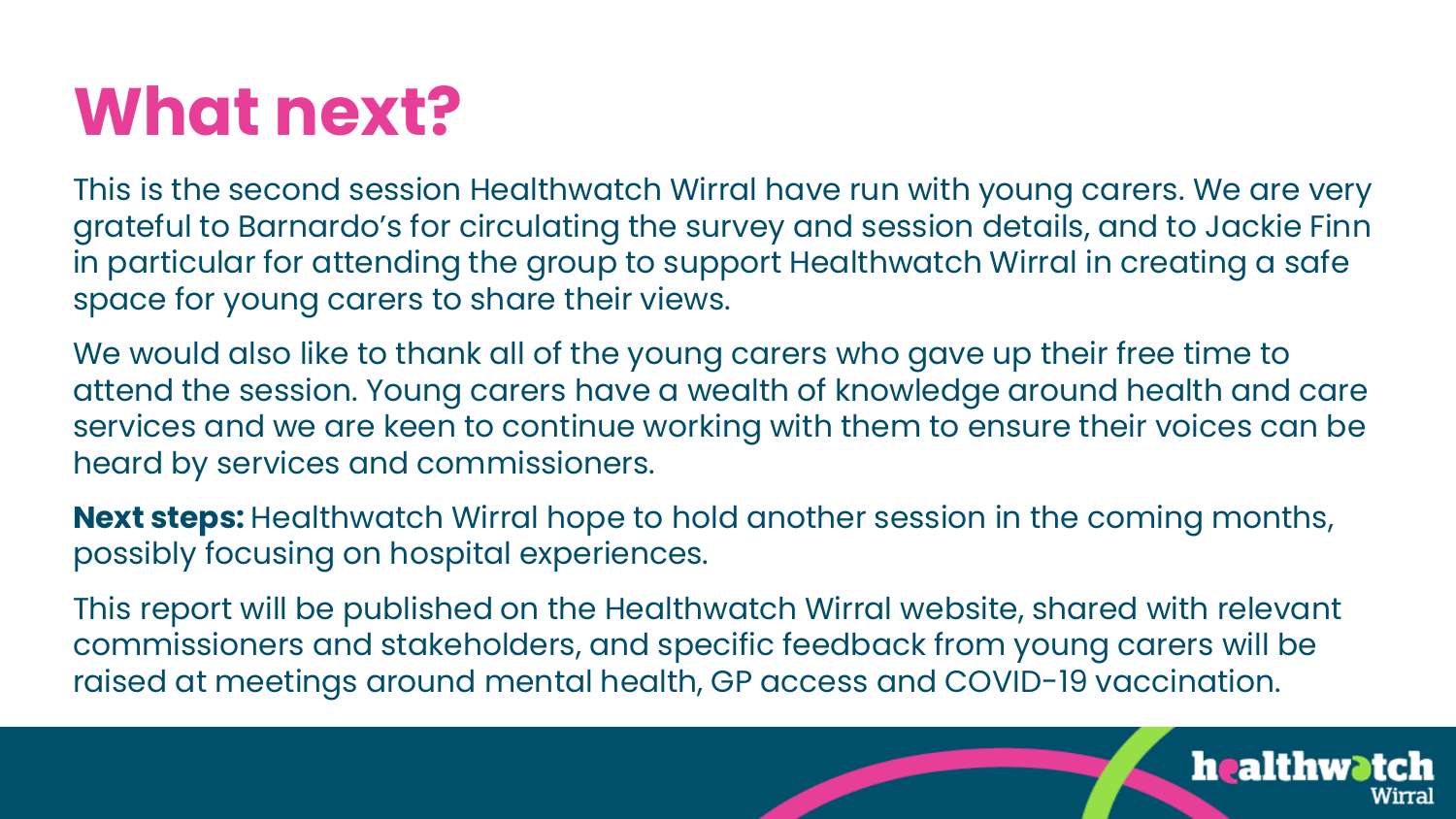# **Further reading**

- Feb 2022, Office for National Statistics COVID-19 Schools Infection Survey, England: [attitudes to vaccines and preventative measures](https://www.ons.gov.uk/peoplepopulationandcommunity/healthandsocialcare/conditionsanddiseases/bulletins/covid19schoolsinfectionsurveyengland/attitudestovaccinesandpreventativemeasuresnovembertodecember2021)
- Feb 2022, Children's Commissioner [Briefing on Children's Mental Health Services](https://www.childrenscommissioner.gov.uk/report/briefing-on-childrens-mental-health-services-2020-2021/)
- Sep 2021, NHS Digital <u>[Mental Health of Children and Young People in England 2021](https://digital.nhs.uk/data-and-information/publications/statistical/mental-health-of-children-and-young-people-in-england/2021-follow-up-to-the-2017-survey)</u>
- Sep 2021, Children's Commissioner [The Big Answer](https://www.childrenscommissioner.gov.uk/the-big-answer/)
- Feb 2021, Barnardo's <u>[Supporting the hidden victims of COVID-19: Lessons from the](https://www.barnardos.org.uk/research/supporting-hidden-victims-covid-19-lessons-first-wave)</u> first wave
- Jan 2021, Children's Commissioner The state of children's mental health services 2019/20
- Aug 2020, Barnardo's [Devalued by Forces Beyond Your Control](https://www.barnardos.org.uk/research/devalued)
- 2019, British Journal of General Practice [Young carers: unknown and underserved](https://bjgp.org/content/69/688/532)